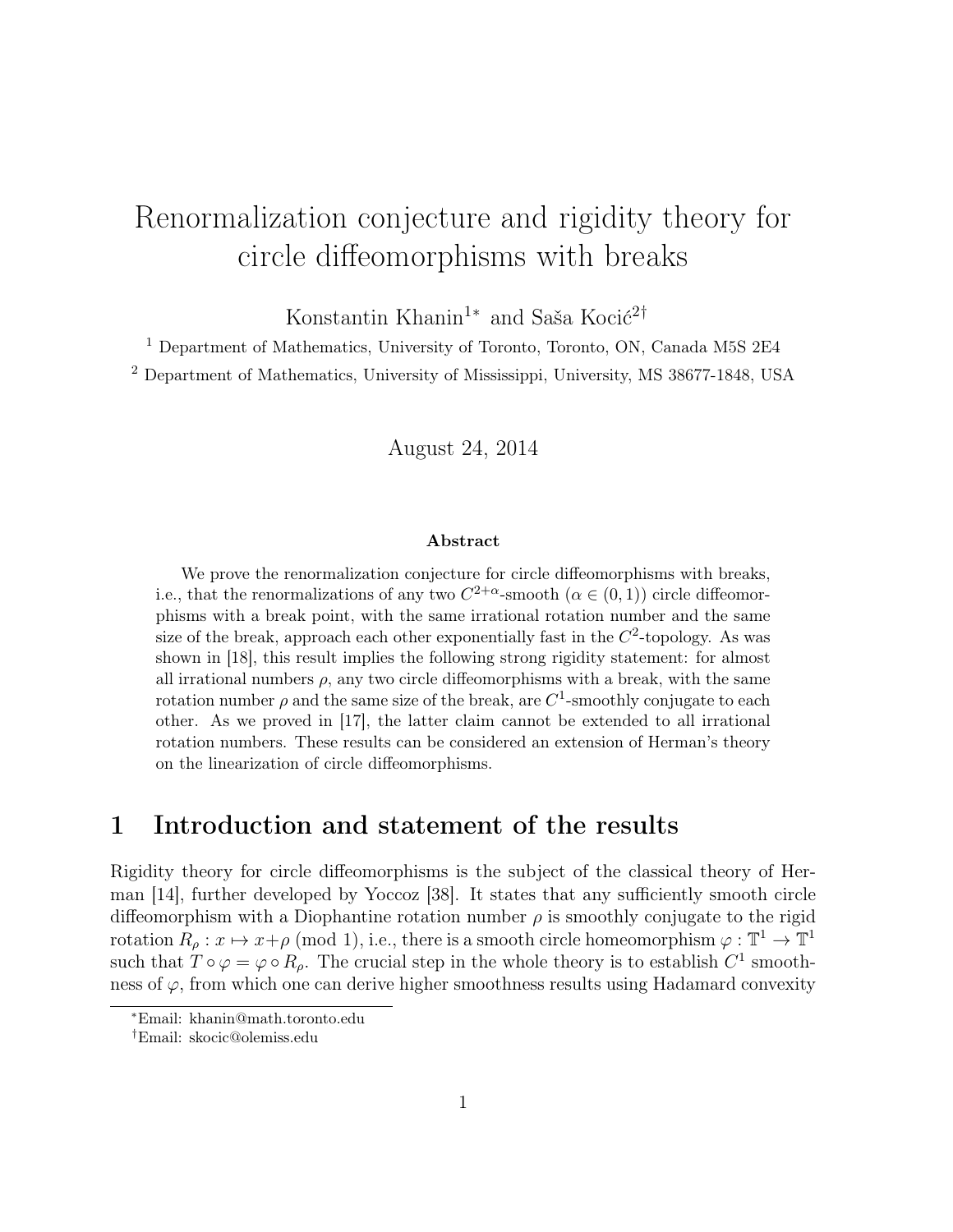inequalities and bootstrap techniques. It turns out that for almost all Diophantine rotation numbers, the conjugacy is arbitrarily smooth if the diffeomorphism is smooth enough. On the other hand, Arnold showed that the conjugacy can be not even absolutely continuous for some Liouville (non-Diophantine) irrational rotation numbers, even in the case of analytic circle diffeomorphisms. A natural approach to Herman's theory is based on renormalization [34]. In this approach, the rigidity statement can be obtained using the convergence of renormalizations of sufficiently smooth circle diffeomorphisms with the same irrational rotation number. In fact, the renormalizations of circle diffeomorphisms approach a family of linear maps with derivative equal to 1. Such a convergence implies rigidity and smooth linearization if the rotation number satisfies a Diophantine condition.

This paper presents the renormalization and rigidity theory for circle diffeomorphisms with a single singular point where the derivative has a jump discontinuity. We call such maps circle diffeomorphisms with breaks and these points the break points. Our main result is the theorem on the exponential convergence of renormalizations for circle maps with breaks provided that they have the same irrational rotation number and the same size of the break, i.e., the square root of the ratio of the left and right derivatives of a map at the break point. More precisely, we prove the following.

**Theorem 1.1** Let  $\alpha \in (0,1)$  and let  $c \in \mathbb{R}^+\backslash \{1\}$ . There exists  $\mu \in (0,1)$ , such that for every two  $C^{2+\alpha}$ -smooth circle diffeomorphisms with a break T and T, with the same irrational rotation number  $\rho \in (0,1)$ , and the same size of the break c, there exists  $C > 0$ , such that the renormalizations  $f_n$  and  $\widetilde{f}_n$  of T and  $\widetilde{T}$ , respectively, satisfy  $||f_n - \widetilde{f}_n||_{C^2} \le$  $C\mu^n$ , for all  $n \in \mathbb{N}$ .

We emphasize that the convergence result holds for all irrational rotation numbers and that the exponential rate of convergence is universal, i.e., it is independent of the maps and, in particular, their rotation numbers, as long as the size of their breaks is the same. As we have previously shown in [18], Theorem 1.1 implies a strong rigidity statement for such maps.

**Theorem 1.2** For almost all irrational  $\rho \in (0,1)$ , any two  $C^{2+\alpha}$ -smooth circle maps with a break T and  $\widetilde{T}$ , with the same rotation number  $\rho$ , and the same size of the break c, are  $C^1$ -smoothly conjugate to each other.

We have earlier proved in [17], answering a question of [16] (question II therein), that this claim cannot be extended to all irrational rotation numbers.

To explain how maps with breaks appear naturally in the context of one-dimensional dynamics, we start with a rigid rotation by an angle  $\rho$  on a unit circle  $\mathbb{T}^1$ , i.e., a linear map  $R_{\rho}$ . It is well known that such a map can be regarded as an interval exchange transformation of two intervals. While the intervals are transformed by isometries, in the case of an interval exchange transformation, it is quite natural to consider nonlinear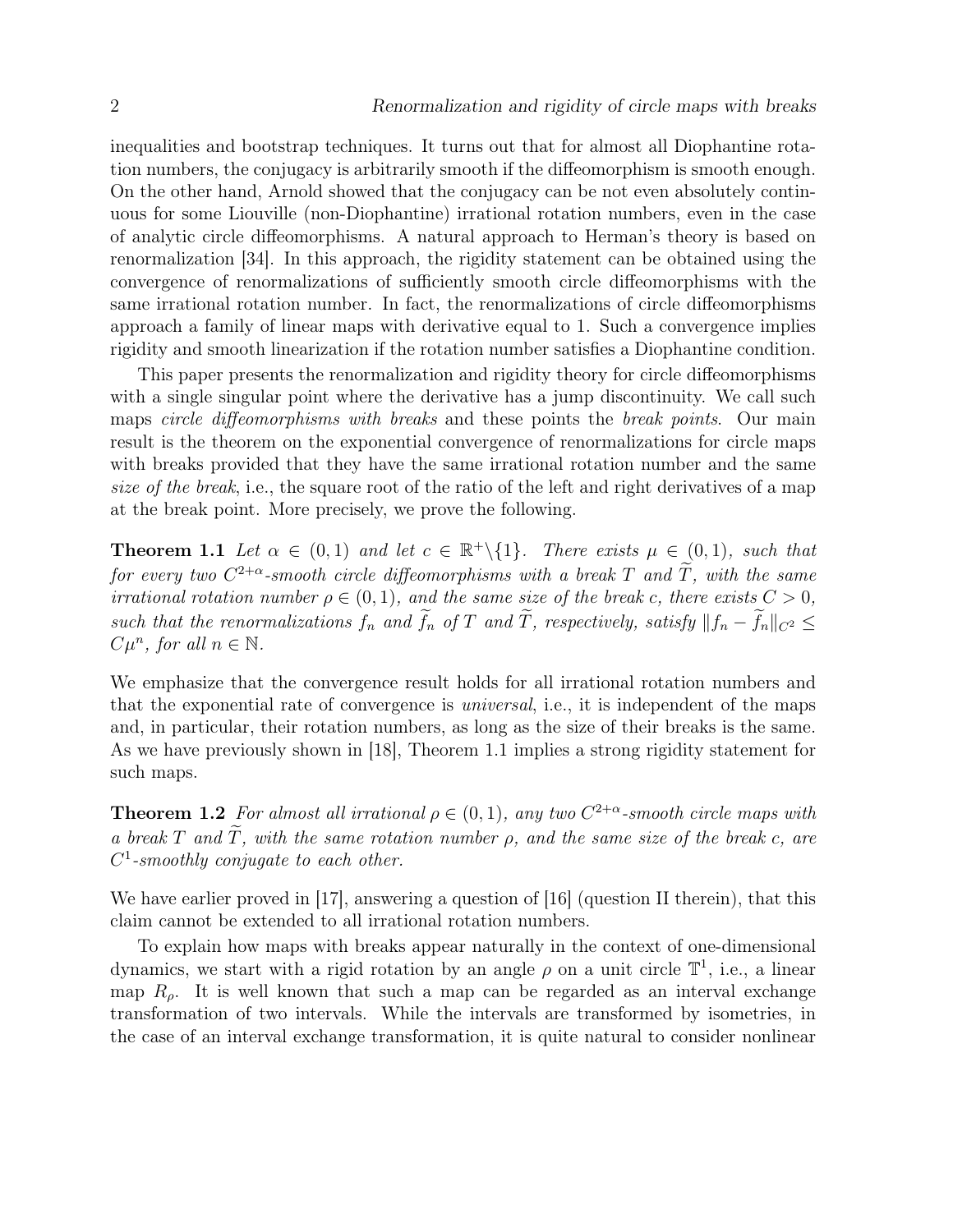interval exchange transformations, where the maps acting on the intervals are assumed to be smooth and strictly monotone. Such generalized interval exchange transformations were recently introduced by Marmi, Moussa and Yoccoz [30]. In the case of two intervals there are just two branches  $h_1 : [0, \xi] \to [h_1(0), 1]$  and  $h_2 : [\xi, 1] \to [0, h_2(1)]$ ,  $\xi \in (0, 1)$ , which satisfy a matching condition  $h_1(0) = h_2(1) \in (0,1)$ . By matching the derivatives  $(h_1)'_+(0) = (h_2)'_-(1), (h_1)'_-(\xi) = (h_2)'_+(\xi)$ , we obtain a circle diffeomorphism T with a lift whose restrictions to  $[0, \xi]$  and  $[\xi, 1]$  are given by  $h_1$  and  $h_2 + 1$ , respectively. Such a matching condition is rather artificial in the setting of nonlinear interval exchange transformations. Without the derivative matching one obtains a circle diffeomorphism T with two break points at  $x_{br}^{(1)} = 0$  and  $x_{br}^{(2)} = \xi$ . Since the two break points belong to the same orbit of T, i.e.,  $Tx_{br}^{(2)} = x_{br}^{(1)}$ , one can piecewise-smoothly conjugate T to a circle map with a single break point. A natural question to ask is when two maps of this type are smoothly, or piecewise-smoothly, conjugate to each other. The main and only missing piece in answering the latter question has been settled by the theory presented in this paper. In a sense, this theory is a one-parameter extension of Herman's theory where the break size  $c$  plays the role of the parameter. While in the case of circle diffeomorphisms, corresponding to  $c = 1$ , renormalizations converge to a one-dimensional space of linear maps with derivative 1, in the case  $c \neq 1$ , the renormalizations converge to a two-dimensional space of fractional linear transformations with very non-trivial dynamics on the limiting attractor [21]. Theorem 1.1 and Theorem 1.2 correspond to the nonlinearizable case of nonlinear interval exchange transformations of two intervals. The linearizable case of more general interval exchange transformations has recently been considered by Marmi, Moussa and Yoccoz in [30]. The special case of cyclic permutations, which corresponds to circle maps with more than one point of break and with the product of the sizes of breaks being equal to 1, was considered by Cunha and Smania [5]. In their case, the renormalizations converge to piecewise-affine (linear) maps, rather than fractional linear ones. Theorem 1.1 and Theorem 1.2 are, so far, the only results in the non-affine case, for generic rotation numbers.

In circle dynamics, the behavior of renormalizations plays a crucial role in proving global rigidity results. Rigidity, in this context, is the phenomenon of smooth conjugacy between any two maps within a given topological equivalence class. For sufficiently smooth circle diffeomorphisms, the topological equivalence classes are defined uniquely by the irrational *rotation numbers*. Denjoy proved [8] that every  $C^2$ -smooth (or even  $C^1$ smooth with a derivative of bounded variation) circle diffeomorphism with an irrational rotation number  $\rho$  is topologically conjugate to the rigid rotation  $R_{\rho}$ . Almost 30 years later, Arnold proved [2] that every analytic circle diffeomorphism with a Diophantine rotation number  $\rho$ , sufficiently close to the rigid rotation  $R_{\rho}$ , is analytically conjugate to it. This local linearization result is essentially a KAM (Kolmogorov-Arnold-Moser) type problem, and Arnold proved this result using the perturbative tools of KAM theory [3,27,32]. In one-dimensional setting, however, one can expect stronger rigidity results,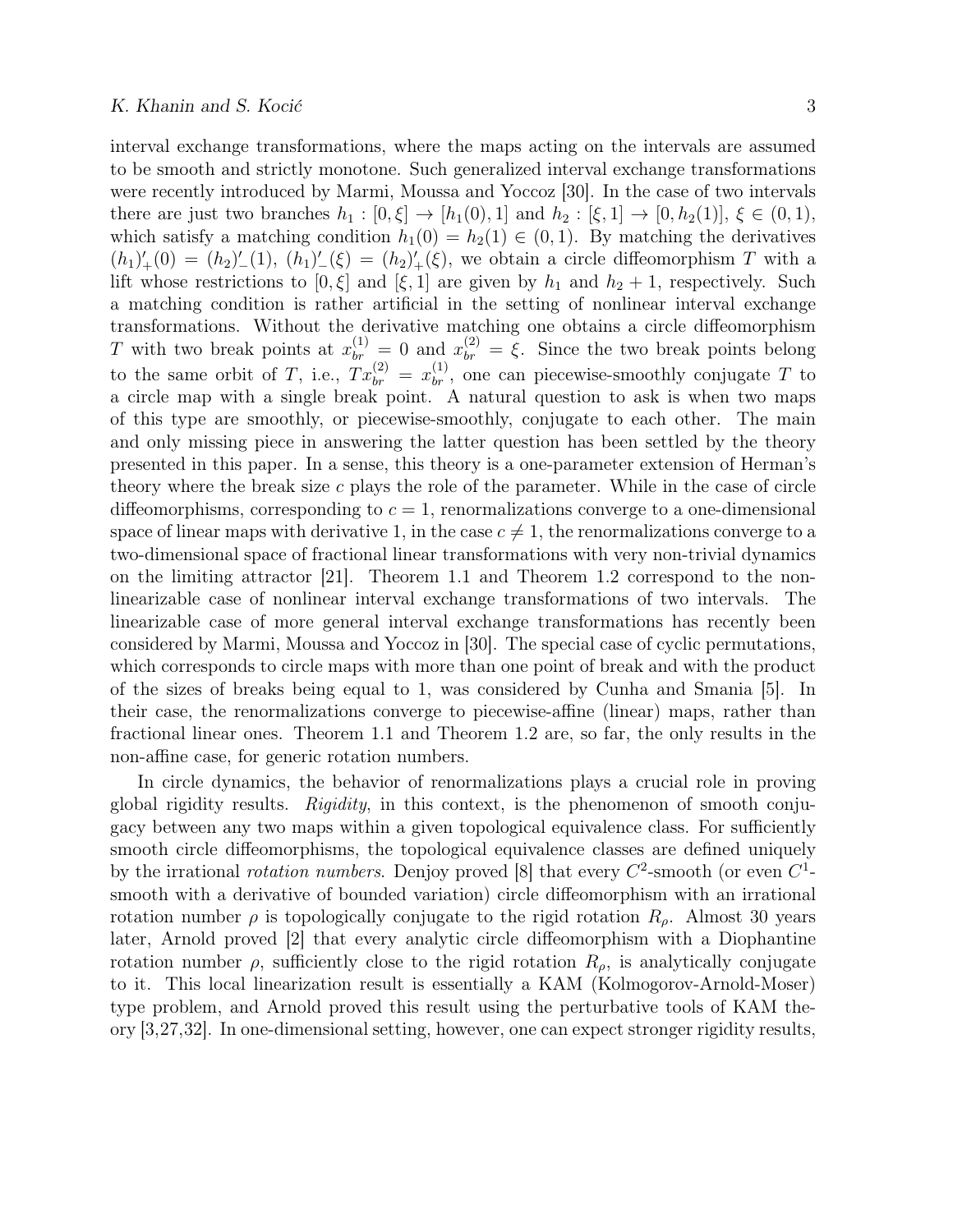and Arnold conjectured that the claim holds true if the assumption of closeness to the rotation is removed. This global rigidity result was proved by Herman [14], and improved by Yoccoz [38]. To make a precise statement, we define the Diophantine class  $\mathcal{D}(\mathfrak{b})$ , for some  $\mathfrak{b} \geq 0$ , as the set of all irrational  $\rho \in (0,1)$ , for which there exists  $\mathfrak{C} > 0$  such that  $|\rho - p/q| > \mathfrak{C}/q^{2+\mathfrak{b}}$ , for every  $p \in \mathbb{Z}$  and  $q \in \mathbb{N}$  ( $\rho$  is Diophantine if it belongs to a class  $\mathcal{D}(\mathfrak{b})$  for some  $\mathfrak{b} \geq 0$ . For  $C^{2+\alpha}$ -smooth circle diffeomorphisms,  $\alpha \in (0,1)$ , and Diophantine rotation numbers of class  $\mathcal{D}(\mathfrak{b})$ , the conjugacy is  $C^{1+\alpha-\mathfrak{b}}$ -smooth, provided  $\alpha > \mathfrak{b}$  [15,20]. An important step in the proof of this result is the proof of  $C^1$ -smoothness of conjugacy, which follows from the exponential convergence of renormalizations of any two  $C^{2+\alpha}$ -smooth circle diffeomorphisms with the same irrational rotation number [34].

The action of the renormalization operator can be naturally extended to a larger class, involving not only circle diffeomorphisms but also circle diffeomorphisms with a singular point where the derivative vanishes (*critical circle maps*) or has jump discontinuity. It has been expected that the renormalizations of any two  $C^{2+\alpha}$ -smooth circle maps in these classes, with the same irrational rotation number and the same type of singularity, approach each other exponentially fast in the  $C^2$ -topology. The type of singularity is characterized by the order of the critical point  $\beta > 1$  (the derivative of the map T near the critical point  $x_c$  behaves as  $|x-x_c|^{\beta-1}$ , in the case of critical circle maps, and by the size of the break  $c \neq 1$ , in the case of circle maps with a break. In the case of non-analytic critical circle maps, this conjecture is still open. For analytic critical circle maps the conjecture is true, as was proved by de Faria and de Melo [12] and Yampolsky [37]. The methods they used to prove this result are based on holomorphic dynamics and cannot be extended to the non-analytic case. It is expected, however, that the renormalization conjecture is extremely general and holds for all orders  $\beta > 1$  of the critical point. It is interesting to mention that, contrary to the case of circle diffeomorphisms, for critical circle maps,  $C<sup>1</sup>$ -rigidity should holds without additional Diophantine-type conditions on the rotation numbers. For  $C^{2+\alpha}$ -smooth critical circle maps, it was shown by Khanin and Teplinsky [19] that a proof of the renormalization conjecture would imply robust *rigidity*, i.e.,  $C^1$ -rigidity for all irrational rotation numbers. De Faria and de Melo [11] previously proved that the proof of the renormalization conjecture would imply even stronger  $C^{1+\epsilon}$ -rigidity of  $C^3$ -smooth critical circle maps, for some  $\epsilon > 0$ , for almost all irrational rotation numbers. They also proved that this statement cannot be extended to all irrational rotation numbers.

In this paper, we prove the renormalization conjecture for circle maps with a break. It has been known for more than two decades that the renormalizations of circle maps with a break approach a family of fractional linear transformations [22]. This makes certain aspects of the renormalization analysis of maps with breaks simpler than in the critical case. On the other hand, circle maps with breaks are characterized by strongly unbounded geometry, i.e., the ratio of lengths of nearby elements of dynamical partitions can be arbitrarily small (exponentially small in the corresponding partial quotient  $k_{n+1}$  of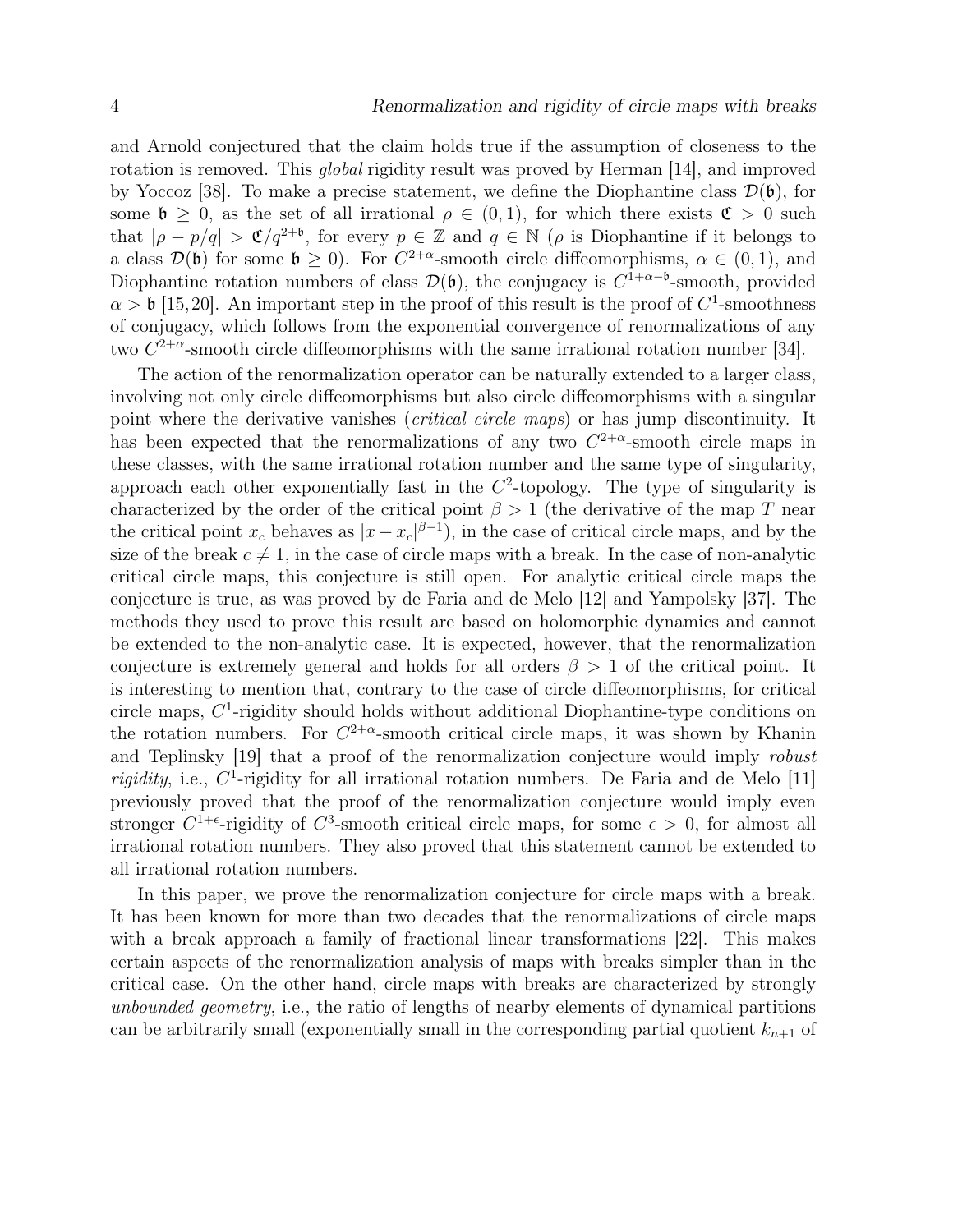the rotation number). This makes other aspects of the renormalization analysis of these maps significantly more difficult than in the case of critical circle maps, for which the geometry is bounded. Previous rigidity results for maps with breaks [16, 21], beyond the family of fractional linear transformations, have been restricted to a small (zero measure) set of irrational rotation numbers for which one has bounded geometry, i.e., when the neighboring intervals of dynamical partitions are of comparable size. For circle maps with a break, the intervals of the dynamical partitions of the circle can decrease at an arbitrary rate. This is essentially a new phenomenon in the renormalization theory. It creates major difficulties that we overcome in this paper. To deal with this problem, we introduce a new notion of renormalization strings and analyze their asymptotic properties. This allows us to prove the final result: Any two sufficiently smooth circle maps with a break, with the same irrational rotation number and the same size of the break, belong to the same universality class (i.e., their renormalizations approach each other). The decomposition of the sequence of renormalizations into strings and the exploitation of two different mechanisms of contraction play the key role in our proof.

In spite of full universality, the unbounded geometry prevents robust rigidity in the case of circle maps with a break. The same is true in the case of circle diffeomorphisms, for which the geometry is much less unbounded (the ratio of the lengths of neighboring intervals of the *n*-th dynamical partition is at most of the order of  $k_{n+1}$ ). In fact, if the lengths of the smallest elements of the dynamical partitions decrease sufficiently rapidly, one can even find examples of analytic circle diffeomorphisms and analytic (outside the break point) circle diffeomorphisms with breaks of the same size, which are topologically but not  $C^1$ -smoothly conjugate to each other. In [17], we constructed such examples of analytic circle maps with breaks of the same size, in the same topological conjugacy class, for which no conjugacy is even Lipschitz continuous. Nevertheless, Theorem 1.1 implies  $C<sup>1</sup>$ -rigidity for almost all irrational rotation numbers (Theorem 1.2). For those rotation numbers, the geometry is super-exponentially bounded, i.e., the logarithms of the ratios of the nearby elements of dynamical partitions are bounded by an exponential function of the renormalization step [18]. An explicit condition under which the rigidity was established in [18] is the exponential bound  $k_{n+1} \leq C_0 \lambda_0^{-n}$ , for some  $C_0 > 0$  and  $\lambda_0 \in (\mu, 1)$  (with  $\mu$  as in Theorem 1.1), on the growth of the partial quotients  $k_{n+1}$  of the rotation numbers for the subsequence of odd n if the break size  $c < 1$  or the subsequence of even n if  $c > 1$ . This condition is different from the Diophantine condition on rotation numbers that guarantees  $C<sup>1</sup>$ -rigidity of circle diffeomorphisms for almost all irrational rotation numbers.

At the end of this introduction, let us place our results in a larger context of renormalization in dynamics. The idea of renormalization originated in quantum field theory and is due to Stueckelberg and Petermann [35]. In statistical mechanics, renormalization methods provided an explanation for critical phenomena, by classifying systems into different universality classes, according to their scaling limits and corresponding critical expo-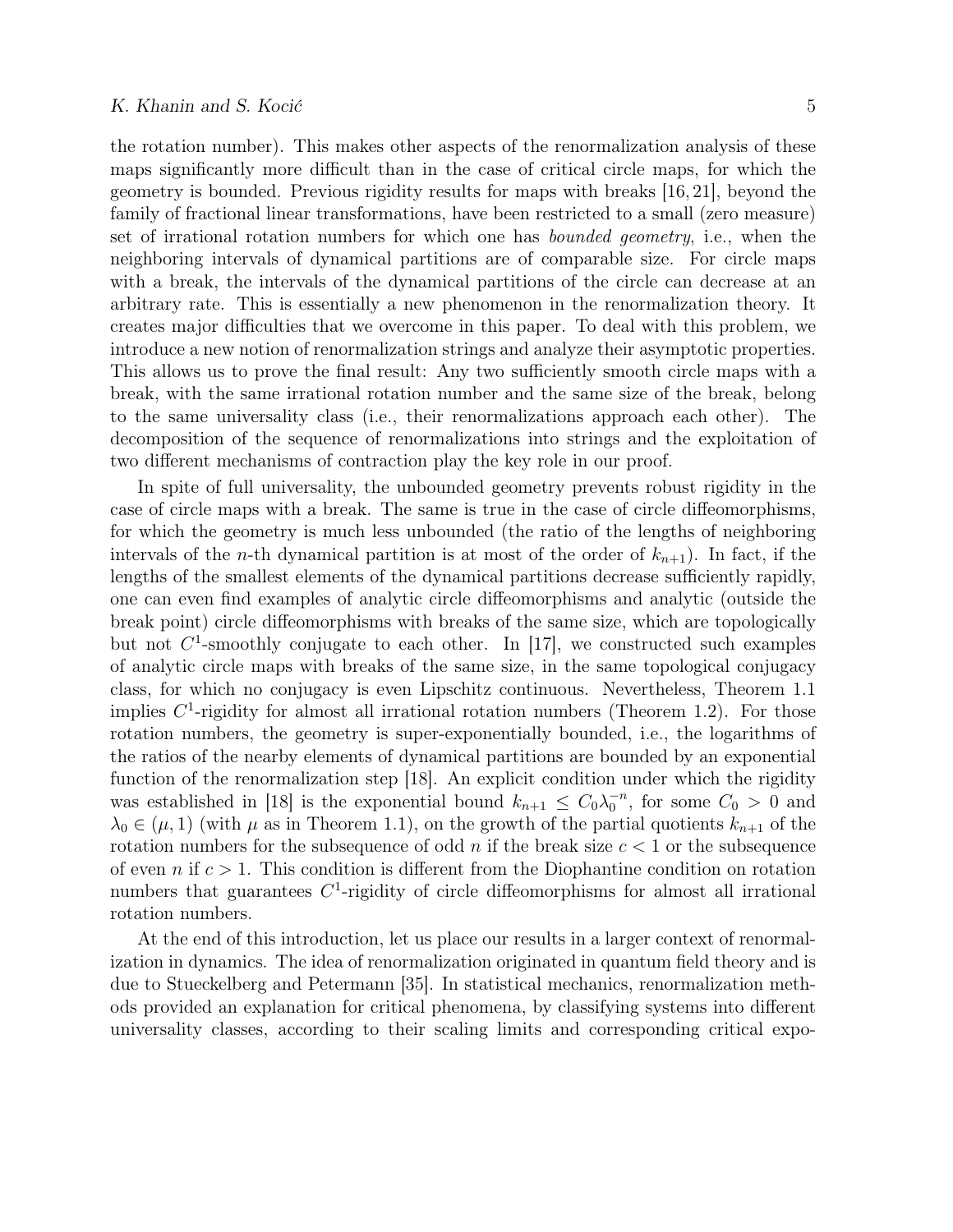nents. The renormalization methods in dynamics were introduced by Feigenbaum [9, 10] and Coullet and Tresser [7], to explain the metric universality of period-doubling bifurcations in one-parameter families of one-dimensional maps. The universal properties of the dynamics of one-dimensional systems can be understood by studying an associated infinite-dimensional dynamical system: a renormalization operator  $R$  acting on a functional space of the original systems. Typically, the action of the renormalization operator separates the systems into different *universality classes*, according to their approach to different attractors. As shown by continuous efforts of Sullivan [36], McMullen [31] and Lyubich [28], the Feigenbaum-Coullet-Tresser universality follows from the existence of a hyperbolic fixed point on a space of such maps, with one unstable direction. The theory was extended to infinitely renormalizable unimodal maps of other combinatorial types. In addition to providing the proof for the universality of infinitely renormalizable unimodal maps, and applications to rigidity theory of circle maps discussed above [5, 6, 16–22, 34], renormalization also led to advances in several other areas of dynamics including complex dynamics [31, 36], KAM theory [13, 23–25], the break-up of invariant tori [1, 29], and the reducibility of cocycles and skew-product flows [4, 26]. This list of topics and references is by no means complete.

The paper is organized as follows. In Section 2, we define the renormalizations of circle maps and provide the basic definitions and earlier results that we use. In Section 3, we prove general estimates of the renormalization parameters, including the parameter  $a_n$  (a ratio of the lengths of successive renormalization segments). In Section 4, we define the strings of renormalizations with large  $a_n$  tails, and obtain a result on the closeness of renormalizations in the tail to fractional linear maps with the same (associated) rotation number. In Section 5, we show that renormalizations with small parameters  $a_n$ are also close to fractional linear maps with the same rotation number. In Section 6, we prove an almost commuting property of the renormalization operator and a projection operator onto the space of fractional linear transformations. Finally, in Section 7, we develop a method to combine the two different mechanisms of closeness of renormalizations established in Section 4 and Section 5 and prove Theorem 1.1.

# 2 Preliminaries

### 2.1 Renormalization of commuting pairs

For every orientation-preserving homeomorphism T of the circle  $\mathbb{T}^1 = \mathbb{R} \setminus \mathbb{Z}$  there is a unique rotation number  $\rho := \lim_{n \to \infty} T^n(x)/n \mod 1$ , where T is a lift of T to R. If  $\rho \in (0,1)$  is irrational, it can be expressed uniquely as an infinite *continued fraction*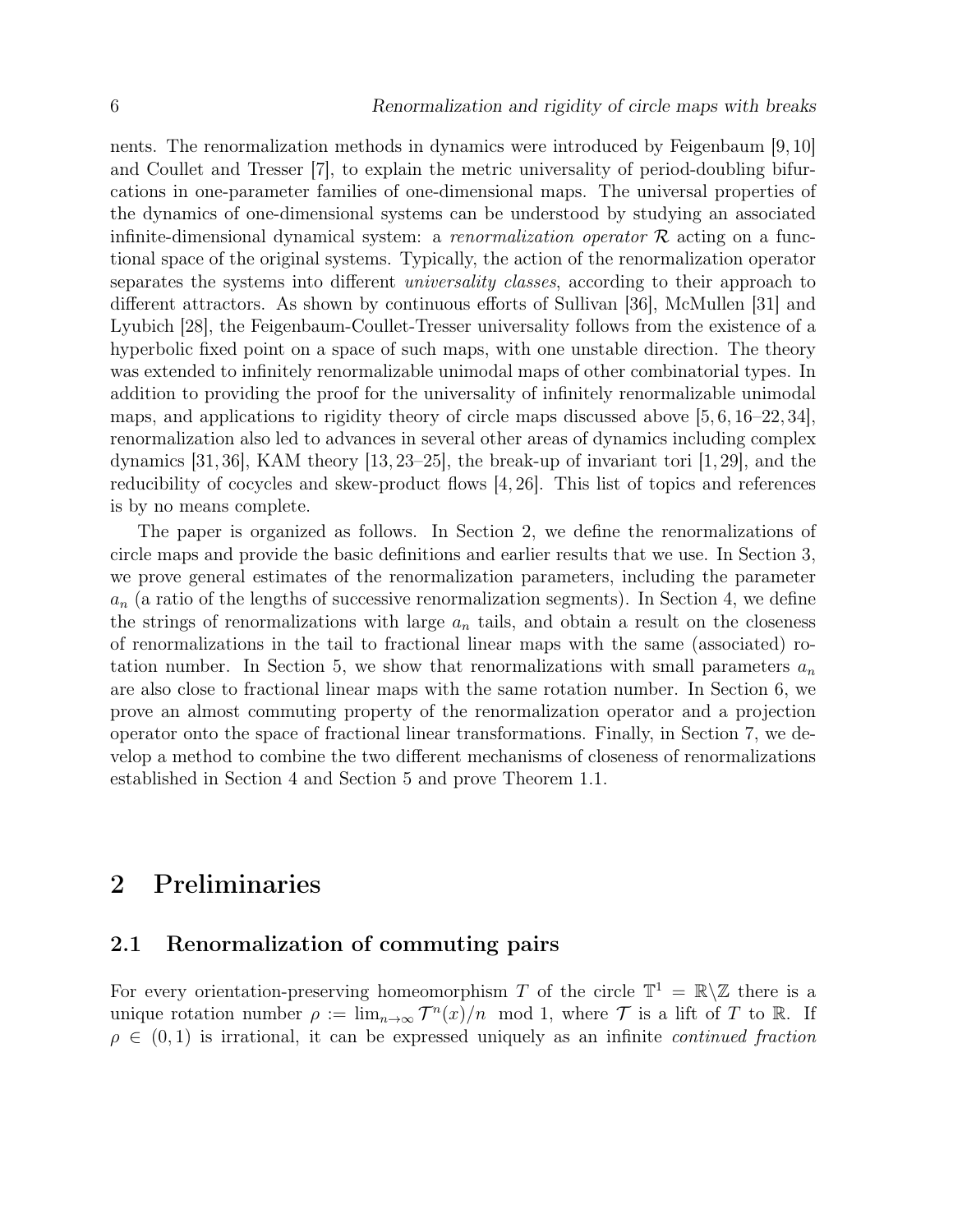expansion

$$
\rho = [k_1, k_2, k_3, \dots] := \frac{1}{k_1 + \frac{1}{k_2 + \frac{1}{k_3 + \dots}}},\tag{2.1}
$$

where  $k_n \in \mathbb{N}$ . Conversely, every infinite sequence of *partial quotients*  $k_n$  defines uniquely an irrational number  $\rho$  as the limit of the sequence of *rational convergents*  $p_n/q_n$  =  $[k_1, k_2, \ldots, k_n]$ . The denominators satisfy the recursion relation  $q_{n+1} = k_{n+1}q_n + q_{n-1}$ , with  $q_0 = 1$  and  $q_{-1} = 0$ .

To define the renormalizations, we start with a *marked point*  $x_0 \in \mathbb{T}^1$ , and consider the marked trajectory  $x_i = T^i x_0$ , with  $i \geq 0$ . The subsequence  $(x_{q_n})_{n \geq 0}$  indexed by the denominators of the sequence of rational convergents of the rotation number  $\rho$ , will be called the sequence of *dynamical convergents*. We define  $x_{q-1} := x_0 - 1$ . The combinatorial equivalence of all circle homeomorphisms with the same irrational rotation number implies that the order of the dynamical convergents of  $T$  is the same as the order of the dynamical convergents for the rigid rotation  $R_{\rho}$ . The well-known arithmetic properties of the rational convergents now imply that dynamical convergents alternate their order such that

$$
x_{q_{-1}} < x_{q_1} < x_{q_3} < \dots < x_0 < \dots < x_{q_2} < x_{q_0}.\tag{2.2}
$$

The intervals  $[x_{q_n}, x_0]$ , for n odd, and  $[x_0, x_{q_n}]$ , for n even, will be denoted by  $\Delta_0^{(n)}$  $\binom{n}{0}$ , and called the *n*-th *renormalization segments* associated to the marked point  $x_0$ . The *n*th renormalization segment associated to the marked point  $x_i$  will be denoted by  $\Delta_i^{(n)}$  $\binom{n}{i}$ . The intervals  $\Delta_i^{(n-1)}$  $i_i^{(n-1)} := T^i(\Delta_0^{(n-1)})$ , for  $i = 0, ..., q_n - 1$  and  $\Delta_i^{(n)}$  $i^{(n)}$  :=  $T^{i}(\Delta_0^{(n)})$ , for  $i = 0, \ldots, q_{n-1} - 1$ , cover the whole circle without overlapping except at end points and, thus, form the *n*-th *dynamical partition*  $P_n$  of the circle. The first return map on the interval  $\Delta_0^{(n-1)} \cup \Delta_0^{(n)}$  $\int_0^{(n)}$  is given by  $T^{q_n}$  restricted to  $\Delta_0^{(n-1)}$  $\int_0^{(n-1)}$  and  $T^{q_{n-1}}$  restricted to  $\Delta_0^{(n)}$  $\overset{(n)}{0}.$ The *n*-th renormalization of an orientation-preserving homeomorphism T of the circle  $\mathbb{T}^1$ , with a rotation number  $\rho = [k_1, k_2, k_3, \dots]$ , with respect to the marked point  $x_0 \in \mathbb{T}^1$ , is given by a pair of functions  $(f_n, g_n)$ ,  $n \in \mathbb{N}_0 := \mathbb{N} \cup \{0\}$ , obtained by rescaling the first return map, i.e.

$$
f_n := \tau_n \circ T^{q_n} \circ \tau_n^{-1}, \qquad \qquad g_n := \tau_n \circ T^{q_{n-1}} \circ \tau_n^{-1}.
$$
 (2.3)

Here,  $\tau_n$  is the affine change of coordinates that maps  $x_{q_{n-1}}$  to  $-1$  and  $x_0$  to 0. Thus,  $f_n: [-1,0] \to \mathbb{R}$ , and  $g_n: [0,a_n] \to \mathbb{R}$ , where  $a_n := \tau_n(x_{q_n}^n)$ . The sequence of renormalizations  $(f_n, g_n)$  can also be generated by the action of a renormalization operator R on a space of commuting pairs. Renormalization of commuting pairs was first introduced in [33]. A *commuting pair* is a pair  $(f, g)$  of two real-valued, continuous and strictlyincreasing functions f and g, with  $f(0) \ge 0$  and  $g(0) \le 0$ , defined on [ $g(0)$ , 0] and [0,  $f(0)$ ], respectively, satisfying  $f(g(0)) = g(f(0))$ . If  $g(0) = -1$ , the commuting pair is called nor*malized.* If  $(f, g)$  is a commuting pair with  $g(0) < 0$ , then  $\overline{(f, g)} := (\tau \circ f \circ \tau^{-1}, \tau \circ g \circ \tau^{-1})$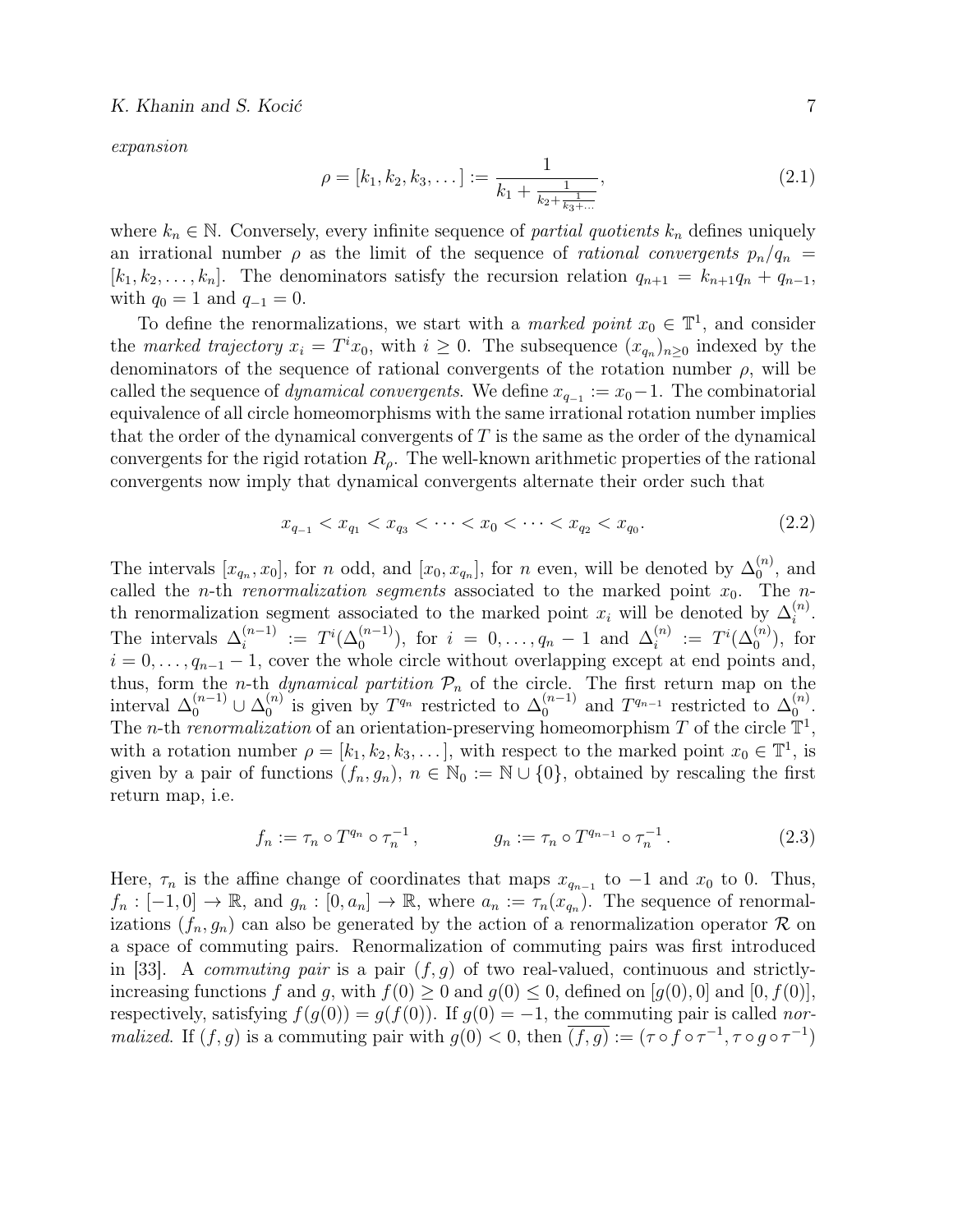with  $\tau(z) = -z/g(0)$  is a normalized commuting pair. A commuting pair is non-degenerate if  $f(0) > 0$ . For a normalized, non-degenerate pair  $(f, g)$ , we define the *height*  $k \in \mathbb{N}_0$  by the condition  $f^{k}(-1) \leq 0 < f^{k+1}(-1)$ . On a set of *renormalizable* commuting pairs, i.e. commuting pairs with finite and nonzero height, we define a renormalization operator as  $\mathcal{R}(f,g) := (f^k \circ g, f)$ . Pairs which are not renormalizable are called non-renormalizable.

A pair  $(f, g)$  is called *infinitely-renormalizable* if  $\mathcal{R}^n(f, g)$  is renormalizable for all  $n \in \mathbb{N}_0$ . Clearly, if the rotation number of T is irrational, then  $\mathcal{R}(f_n, g_n) = (f_{n+1}, g_{n+1}),$ for all  $n \in \mathbb{N}_0$ . Here,  $f_0 = \mathcal{T}|_{[-1,0]}$  is the restriction of a lift  $\mathcal T$  of T to  $[-1,0]$  satisfying  $\mathcal{T}(0) \in (0,1]$  and  $g_0: x \mapsto x-1$  defined at  $[0,\mathcal{T}(0)].$ 

For normalized pairs  $(f, g)$  such that  $f(-1) < 0$ , we define a rotation number  $\rho(f, g) \in$ [0, 1], by substituting its consecutive heights for partial quotients in the continued fraction expansion  $\rho(f,g) = [k_1, k_2, \dots]$ , where  $k_n$  is the height of  $\mathcal{R}^{n-1}(f,g)$  (the symbol " $\infty$ " is the terminator of the sequence). On the set of rotation numbers, the renormalization operator acts as Gauss map:  $\mathcal{G}[k_1, k_2, \ldots] = [k_2, \ldots],$  i.e.  $\rho(\mathcal{R}(f,g)) = \mathcal{G}\rho(f,g)$ .

#### 2.2 Circle diffeomorphisms with breaks

In this paper, we consider renormalizations of  $C^{2+\alpha}$ -smooth circle *diffeomorphisms with* breaks, for  $\alpha > 0$ , i.e. homeomorphisms  $T : \mathbb{T}^1 \to \mathbb{T}^1$  for which there exists a point  $x_{br} \in \mathbb{T}^1$ such that: (i) T is  $C^{2+\alpha}$  smooth on  $[x_{br}, x_{br} + 1]$ ; (ii)  $\inf_{x \neq x_{br}} T'(x) > 0$ ; and (iii) there exist one-sided derivatives  $T'_{-}(x_{br}) \neq T'_{+}(x_{br})$ . We refer to  $x_{br}$  as the *break point* and to

$$
c = \sqrt{\frac{T'_{-}(x_{br})}{T'_{+}(x_{br})}} \neq 1,
$$
\n(2.4)

n−bn

as the *size of the break*. We will use the break point  $x_{br}$  as the marked point  $x_0$ . One can verify that renormalizations of circle diffeomorphisms with a break of size  $c$  satisfy the condition  $c_n^2 = \frac{f'_n(0)g'_n(f_n(0))}{g'_n(0)f'_n(-1)}$  $\frac{\binom{n}{0}g'_n(f_n(0))}{g'_n(0)f'_n(-1)},$  where  $c_n = c$  if n is even,  $c_n = c^{-1}$  if n is odd.

We refer to commuting pairs  $(f, g)$  satisfying  $c = \sqrt{\frac{f'(0)g'(f(0))}{g'(0) f'(-1)}}$  $\frac{f'(0)g'(f(0))}{g'(0)f'(-1)} \in \mathbb{R}_+\backslash\{1\}$  as the commuting pairs with a break of size  $c$ . For the renormalization operator acting on commuting pairs  $(f, g)$  with breaks of size c, we sometimes write  $\mathcal{R}_c$  instead of  $\mathcal{R}$ . Notice that the renormalization operator maps renormalizable commuting pairs with a break of size c to commuting pairs with a break of size  $c^{-1}$ .

It is well known [22] that renormalization maps  $f_n$  and  $g_n$  for circle diffeomorphisms with a break of size  $c \in \mathbb{R}_+ \setminus \{1\}$  approach, exponentially fast, two particular families of fractional linear transformations

$$
F_{a_n,b_n,M_n,c_n}(z) := \frac{a_n + (a_n + b_n M_n)z}{1 - (M_n - 1)z}, \qquad G_{a_n,b_n,M_n,c_n}(z) := \frac{-c_n + \frac{c_n - b_n M_n}{a_n}z}{c_n + \frac{M_n - c_n}{a_n}z}, \qquad (2.5)
$$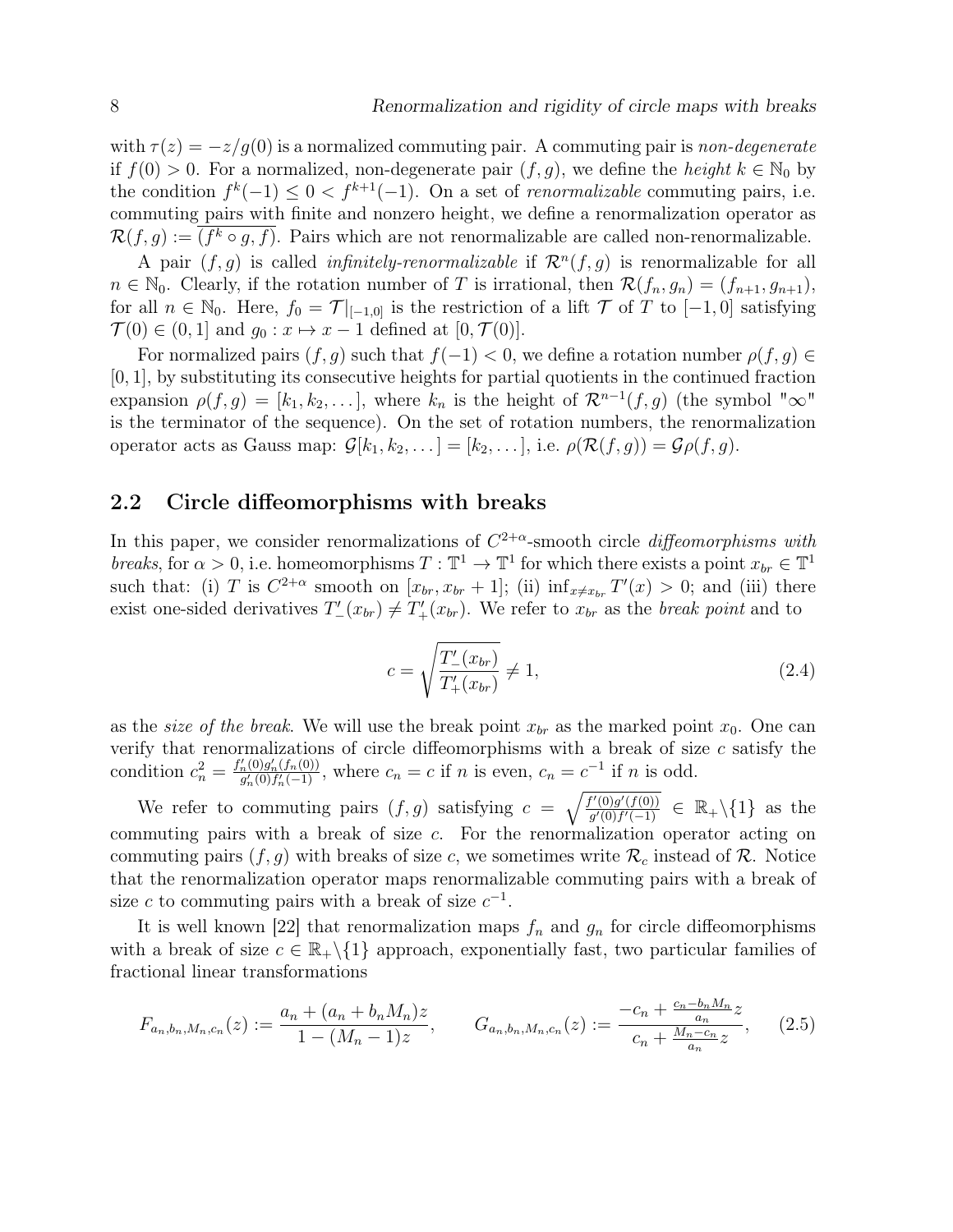where

$$
a_n := \frac{|\Delta_0^{(n)}|}{|\Delta_0^{(n-1)}|}, \quad b_n := \frac{|\Delta_0^{(n-1)}| - |\Delta_{q_{n-1}}^{(n)}|}{|\Delta_0^{(n-1)}|},
$$
\n(2.6)

and

$$
M_n := \exp\left((-1)^n \int_{\Delta_0^{(n-1)}} \frac{(T^{q_n})''(z)}{2(T^{q_n})'(z)} dz\right) = \exp\left((-1)^n \sum_{i=0}^{q_n-1} \int_{\Delta_i^{(n-1)}} \frac{T''(z)}{2T'(z)} dz\right)
$$
  
= 
$$
\exp\left(\frac{1}{2} \int_{x_{q_{n-1}}}^{x_0} (\ln(T^{q_n})'(z))' dz\right) = \sqrt{\frac{(T^{q_n})'(0)}{(T^{q_n})'(-1)}} = \sqrt{\frac{f'_n(0)}{f'_n(-1)}}.
$$
 (2.7)

We will sometimes abbreviate the notation by writing  $\mathcal{F}_n := F_{a_n,b_n,M_n,c_n}$  and  $\mathcal{G}_n :=$  $G_{a_n,b_n,M_n,c_n}.$ 

It is easy to see that  $V = Var_{\mathbb{T}^1} \ln T' < \infty$ . It follows that the map T satisfies the Denjoy's lemma [22], which implies that  $|\ln(T^{q_n})'(x)| \leq V$ , for all  $x \in \mathbb{T}^1$ . In particular, we have

(A)  $|\ln f'_n(x)| \leq V$ , for all  $x \in [-1,0]$  (at the end points, both the left and right derivatives are considered).

The following estimates have been proved in [22]. For every  $C^{2+\alpha}$ -smooth,  $\alpha > 0$ , circle diffeomorphism T with a break of size c, there exist constants  $C > 0$  and  $\lambda \in (0, 1)$ , such that, for all  $n \in \mathbb{N}$ , we have

- (B)  $||f_n F_{a_n, b_n, M_n, c_n}||_{C^2} \leq C\lambda^n$ ,  $||g_n G_{a_n, b_n, M_n, c_n}||_{C^1} \leq C\lambda^n$ ,
- (C)  $|a_n + b_n M_n c_n| \leq C a_n \lambda^n$ , and

(D) 
$$
|M_{n+1} - c_{n+1}(1 + a_{n+1}a_n(M_n - 1))| \leq C a_{n+1} a_n \lambda^n
$$
,

We show here (Proposition 3.7 below) that  $\lambda$  is universal, i.e., that it can be chosen independently of T, depending on c and  $\alpha$  only.

Property (B) is a statement about the approach of renormalization maps to fractional linear transformations. Property (C) is a consequence of a commutation-type relation of the maps  $f_n$  and  $g_n$  [22]. Let us define the *total nonlinearity* of  $f_n$  as  $\mathcal{N}(f_n) = \int_{-1}^{0}$  $f''_n(x)$  $\frac{f_n^{\prime\prime}(x)}{f_n^{\prime}(x)} dx$ . Property (D) then provides a relation between the total nonlinearities of the maps  $f_n$  and  $f_{n+1}$ , taking into account that  $M_n = \exp(\frac{1}{2}\mathcal{N}(f_n))$ . We note that  $F_{a_n,b_n,M_n,c_n}$  is the unique fractional linear map that satisfies  $F_{a_n,b_n,M_n,c_n}(0) = f_n(0)$ ,  $F_{a_n,b_n,M_n,c_n}(-1) = f_n(-1)$  and  $\mathcal{N}(F_{a_n,b_n,M_n,c_n})=\mathcal{N}(f_n).$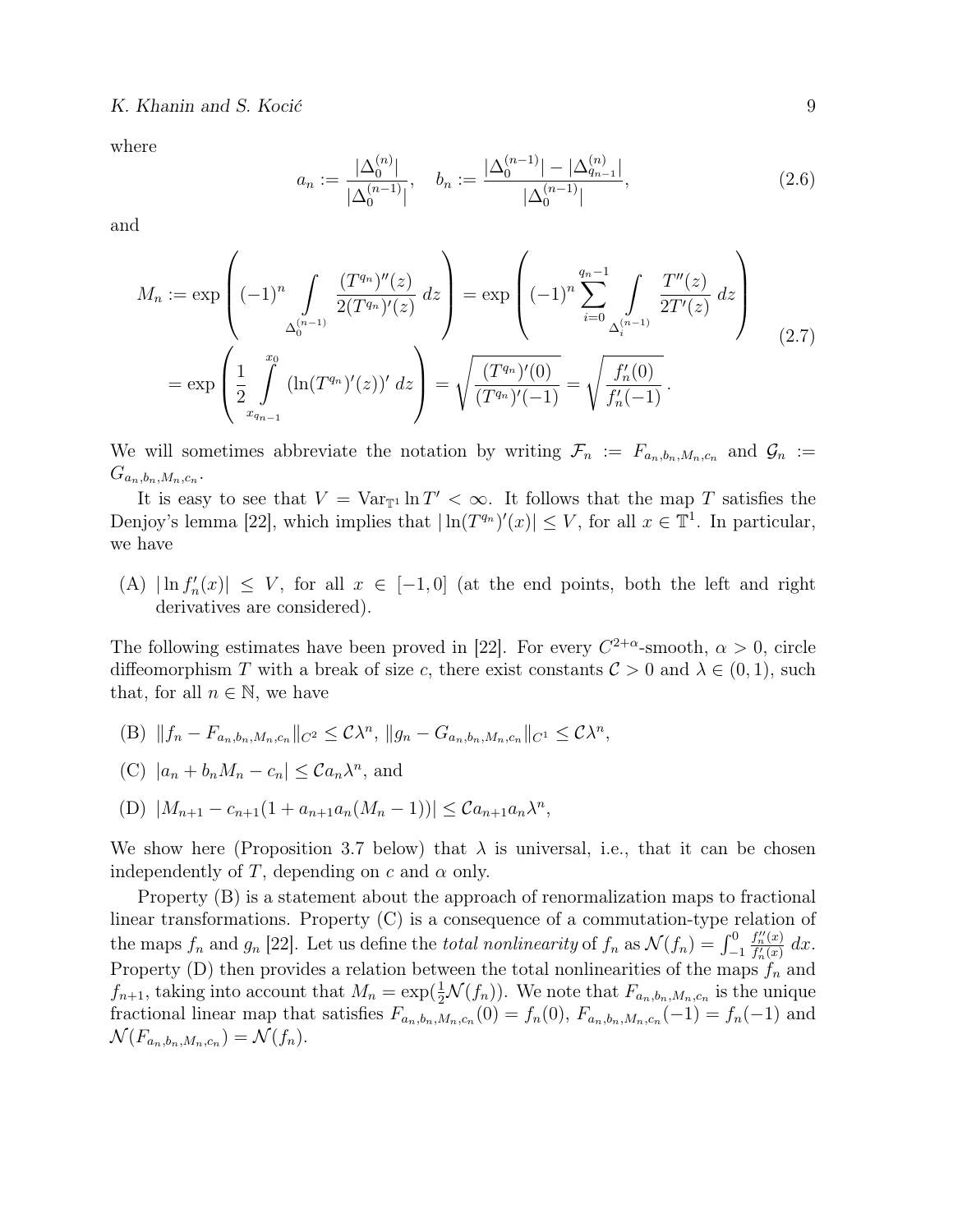We also define

$$
N_n := \exp\left( (-1)^n \sum_{i=0}^{q_{n-1}-1} \int\limits_{\Delta_i^{(n)}} \frac{T''(z)}{2T'(z)} \, dz \right). \tag{2.8}
$$

Clearly,  $M_n N_n = \exp \left( (-1)^n \int_{S^1}$  $T''(z)$  $\frac{T''(z)}{2T'(z)} dz$  =  $c^{(-1)^n} = c_n$ .

For a normalized commuting pair  $(f, g)$  with a positive height, we define, the *canonical* lift  $H_{f,g}(w) : \mathbb{R} \to \mathbb{R}$ , satisfying  $H_{f,g}(w + 1) = H_{f,g}(w) + 1$ , and

$$
H_{f,g}(w) := \begin{cases} H_{f,g}^{(1)}(w), & w \in [-1, \phi(f^{-1}(0))] \\ 1 + H_{f,g}^{(2)}(w), & w \in [\phi(f^{-1}(0)), 0], \end{cases}
$$
(2.9)

where

$$
H_{f,g}^{(1)}(w) := \phi \circ f \circ \phi^{-1}, \qquad H_{f,g}^{(2)}(w) := \phi \circ g \circ f \circ \phi^{-1}, \tag{2.10}
$$

and  $\phi : [-1, f(0)] \to \mathbb{R}$  is the fractional linear transformation that maps  $(-1, 0, f(0))$  into  $(-1, 0, 1)$ , i.e.

$$
\phi(z) := \frac{(f(0) + 1)z}{2f(0) + (f(0) - 1)z}.\tag{2.11}
$$

The derivative of the latter coordinate transformation is given by

$$
\phi'(z) = \frac{2f(0)(f(0) + 1)}{(2f(0) + (f(0) - 1)z)^2}.
$$
\n(2.12)

Notice that  $H_{f,g}^{(1)}(\phi(f^{-1}(0))) = 1 + H_{f,g}^{(2)}(\phi(f^{-1}(0)))$  and  $H_{f,g}^{(1)}(-1) = H_{f,g}^{(2)}(0)$  and, thus,  $H_{f,g}$  is continuous on R. In fact, it is a lift of an orientation-preserving circle homeomorphism. We will denote the circle map generated by it by the same symbol. Notice that the rotation number  $\rho(H_{f,g}) = \rho(f,g)$ . Notice further that  $H_{f,g}$  for a commuting pair  $(f, g)$  with a break of size c has, in general, two break points. Nevertheless, they belong to the same orbit and the product of the sizes of their breaks is equal to c.

It is sometimes convenient to consider the following two parameter families of fractional linear maps

$$
F_{a_n,v_n,c_n}(z) := \frac{a_n + c_n z}{1 - v_n z}, \qquad G_{a_n,v_n,c_n}(z) := \frac{-c_n + z}{c_n - \frac{c_n - 1 - v_n}{a_n} z}, \tag{2.13}
$$

where

$$
v_n := M_n - 1.\tag{2.14}
$$

The derivatives of these maps are given by

$$
F'_{a,v,c}(z) = \frac{c + av}{(1 - vz)^2}, \qquad G'_{a,v,c}(z) = \frac{c(1 - \frac{c - 1 - v}{a})}{(c - \frac{c - 1 - v}{a}z)^2}.
$$
\n(2.15)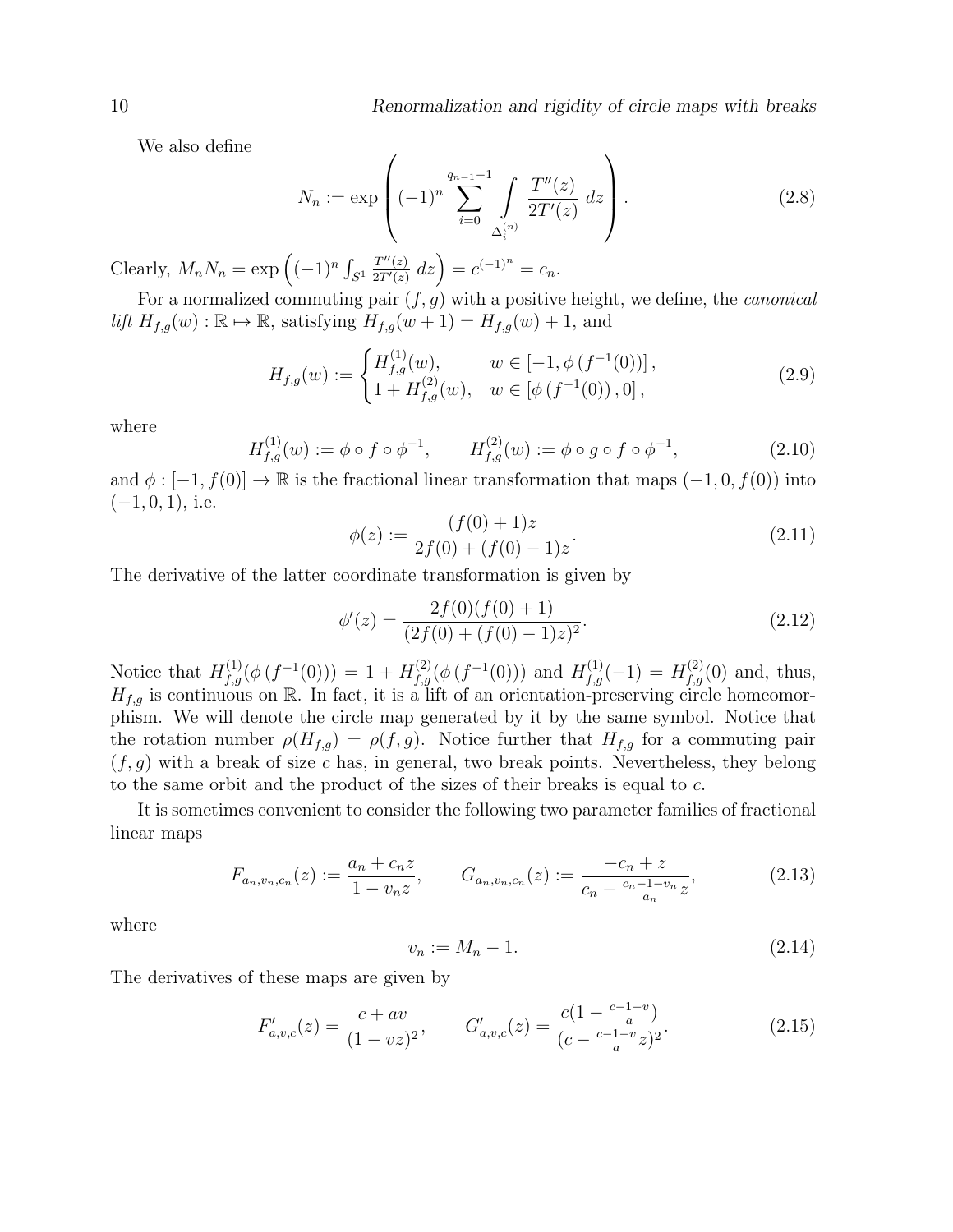#### K. Khanin and S. Kocić 11

We define  $F_n := F_{a_n,v_n,c_n}$  and  $G_n := G_{a_n,v_n,c_n}$ , if  $a_n < c_n$ ; otherwise we set  $F_n :=$  $F_{c_n,v_n,c_n}$  and  $G_n := G_{c_n,v_n,c_n}$ .

The estimate (B) gives that, for some  $\mathscr{C} > 0$ ,

(B') 
$$
||f_n - F_n||_{C^2} \leq \mathcal{CN}^n
$$
,  $||g_n - G_n||_{C^1} \leq \mathcal{CN}^n$ .

We will identify each point  $(a, v) \in \mathbb{R}^2$  with the corresponding pair of fractional linear maps  $(F_{a,v,c}, G_{a,v,c})$ . The following sets play an important role in the renormalization of commuting pairs of fractional linear transformations. We define

$$
\mathcal{D}_c := \{(a, v) : 1/2 \le \frac{v}{c - 1} < 1, \frac{c(c - v - 1)}{v} \le a \le c\},\tag{2.16}
$$

and  $\check{\mathcal{D}}_c := \mathcal{D}_c \cap \{(a, v) : a > (c-1)^2/4v\}$ , if  $c > 1$ , and  $\check{\mathcal{D}}_c := \mathcal{D}_c \cap \{(a, v) : v >$  $a(c-1)^2/4c+c-1$ , if  $c<1$ . It was shown in [21] that the renormalization operator maps all infinitely renormalizable pairs in  $\check{\mathcal{D}}_c$  into  $\check{\mathcal{D}}_{1/c}$ . Moreover, these sets are absorbing areas for the dynamics of the renormalization operator on a space of commuting pairs of fractional linear maps, i.e. each infinitely renormalizable commuting pair of fractional linear maps eventually falls inside these sets, under the action of the renormalization operator R. The set of points in  $\{(a, v): 0 < a \leq c, a + v - c + 1 > 0\} \supset \check{\mathcal{D}}_c$  with the same irrational rotation number  $\rho \in (0, 1)$  is a continuous curve  $a = \gamma_{\rho,c}(v), v > -1$ , such that the slope of any secant line, in the  $(v, a)$  coordinate system, belongs to the interval  $(-1, 0)$ . As was also shown in [21], the slopes of the of the curve  $\gamma_{\rho,c}$  also lie in this interval. Furthermore, for  $c > 1$  and all irrational  $\rho \in (0, 1)$ , all curves  $\gamma_{\rho,c}$  lie above the hyperbola  $a = \frac{(c-1)^2}{4v}$  $\frac{-1)^2}{4v}$ .

We end this section with some comments about the notation. We write  $A_n = \Theta(B_n)$ , if there exits a constant  $K_1 > 0$ , such that  $K_1^{-1}B_n \leq A_n \leq K_1B_n$ , for all n. We write  $A_n = \mathcal{O}(B_n)$ , if there exists a constant  $K_2 \in \mathbb{R}$ , such that  $-K_2B_n \leq A_n \leq K_2B_n$ , for all n.

### 3 A priori estimates of the renormalization parameters

In this section, we give some general estimates of the renormalization parameters of a  $C^{2+\alpha}$ -smooth  $(\alpha > 0)$  circle map T with a break of size  $c \in \mathbb{R}_+ \setminus \{1\}.$ 

**Proposition 3.1** ln  $M_n = \mathcal{O}(1)$ , for all  $n \in \mathbb{N}$ .

**Proof.** Since the interiors of the intervals  $\Delta_i^{(n-1)}$  $i^{(n-1)}$ , for  $i = 0, \ldots, q_n - 1$  do not overlap, the claim follows from the definition of  $M_n$  and the facts that  $T''$  is bounded and that  $T'$ is bounded from below by a positive constant.  $QED$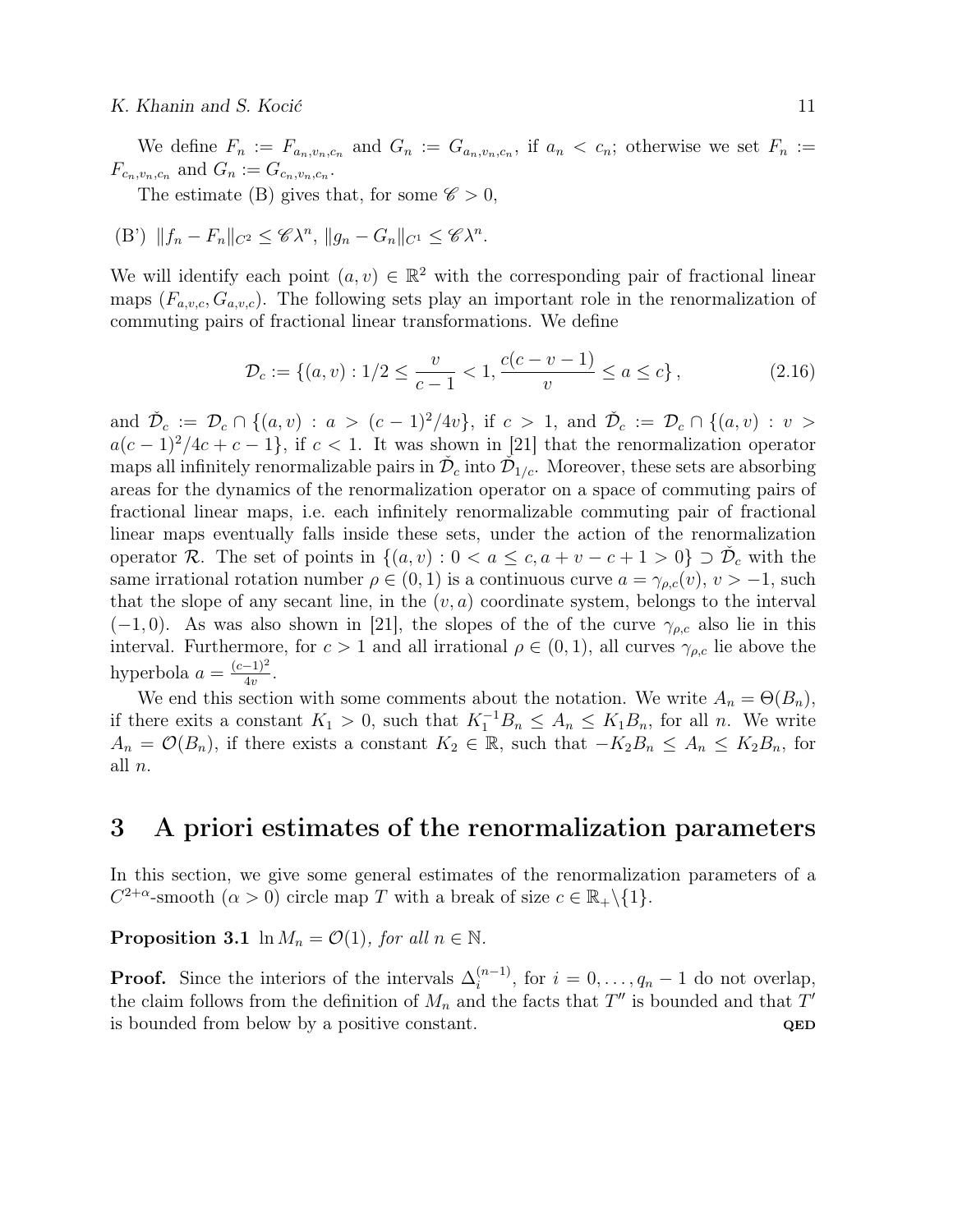**Proposition 3.2**  $M_n = c_n + \mathcal{O}(a_n)$ , for all  $n \in \mathbb{N}$ .

**Proof.** Since by Denjoy estimate (A),  $b_n = 1 - \Theta(a_n)$ , the claim follows directly from estimate (C).  $QED$ 

**Proposition 3.3** There exists  $\epsilon > 0$  such that, for n sufficiently large, if  $c_n > 1$ , then  $a_n \in (\epsilon, c_n - \epsilon b_n + \mathcal{O}(\lambda^n)); \text{ if } c_n < 1, \text{ then } a_n \in (0, c_n - \epsilon);$ 

**Proof.** Consider first the case  $c_n > 1$ . Assume that  $a_n \leq \epsilon$  for some small  $\epsilon > 0$ . It follows from Proposition 3.2 and the Denjoy estimate (A) that  $\mathcal{F}'_n(0) = (a_n + b_n)M_n =$  $(1+\mathcal{O}(a_n))M_n$  is close to  $c_n$ . Due to (B), for sufficiently large  $n, f'_n(0) = c_n + \mathcal{O}(\lambda^n) + \mathcal{O}(a_n)$ is close to  $c_n > 1$  as well. By Proposition 3.1,  $\mathcal{F}_n''(z) = 2(M_n - 1) \frac{(a_n + b_n)M_n}{(1 - (M_n - 1)z)^3}$  is bounded and, by (B), so is  $f''_n(z)$ . If  $a_n$  is small enough,  $f_n(z) = z$  at some point  $z \in [-1,0)$ , close to 0, which contradicts the fact that the rotation number of  $T$  is irrational. This gives a lower bound on  $a_n$ . The estimate (C) implies  $a_n \le c_n - b_n M_n + \mathcal{O}(\lambda_n) \le c_n - \Theta(b_n) + \mathcal{O}(\lambda^n)$ , which gives an upper bound.

In the case  $c_n < 1$ , it follows from (C) and Proposition 3.1 that  $c_n - a_n = \Theta(b_n) +$  $\mathcal{O}(\lambda^n) \geq \Theta(a_n) - \Theta(\lambda^n)$ . Here, we have also used that  $b_n \geq a_{n+1}a_n$  and that  $a_{n+1} > \epsilon$ , for sufficiently large n. In order for  $c_n - a_n$  to be very small,  $a_n$  must be very small, which is impossible. QED

**Corollary 3.4** There exists  $\delta \in (0,1)$  such that, for sufficiently large n,  $a_{n+1}a_n < 1 - \delta$ .

**Proof.** It follows directly from Proposition 3.3 and the fact that  $c_n c_{n+1} = 1$ . QED

**Proposition 3.5** For every  $\epsilon_0 > 0$ , we have  $\frac{M_n-1}{c_n-1} \in (\delta - \epsilon_0, 1 + \epsilon_0)$ , for sufficiently large  $n$ .

Proof. It follows from (D) that

$$
M_{n+1} - 1 = c_{n+1}(1 + (M_n - 1)a_n a_{n+1}) - 1 + \mathcal{O}(\lambda^n). \tag{3.1}
$$

Applying this estimate recursively, first for  $M_{n+2}$  and then for  $M_{n+1}$ , we obtain

$$
\frac{M_{n+2}-1}{c_{n+2}-1} = a_{n+2}a_{n+1}a_{n+1}a_n \frac{M_n-1}{c_n-1} + (1 - a_{n+2}a_{n+1}) + \mathcal{O}(\lambda^n),\tag{3.2}
$$

since  $c_{n+2} = c_n$ . Since, by Corollary 3.4,  $a_{n+1}a_n \leq 1 - \delta$ , by iterating the latter equality we obtain that  $\frac{M_n-1}{c_n-1}$  is bounded from below by a positive constant, that can be chosen arbitrarily close to  $\delta$ , for sufficiently large n. The previous equality can be put in the form

$$
1 - \frac{M_{n+2} - 1}{c_{n+2} - 1} = a_{n+2}a_{n+1} \left[ a_{n+1}a_n \left( 1 - \frac{M_n - 1}{c_n - 1} \right) + (1 - a_{n+1}a_n) \right] + \mathcal{O}(\lambda^n). \tag{3.3}
$$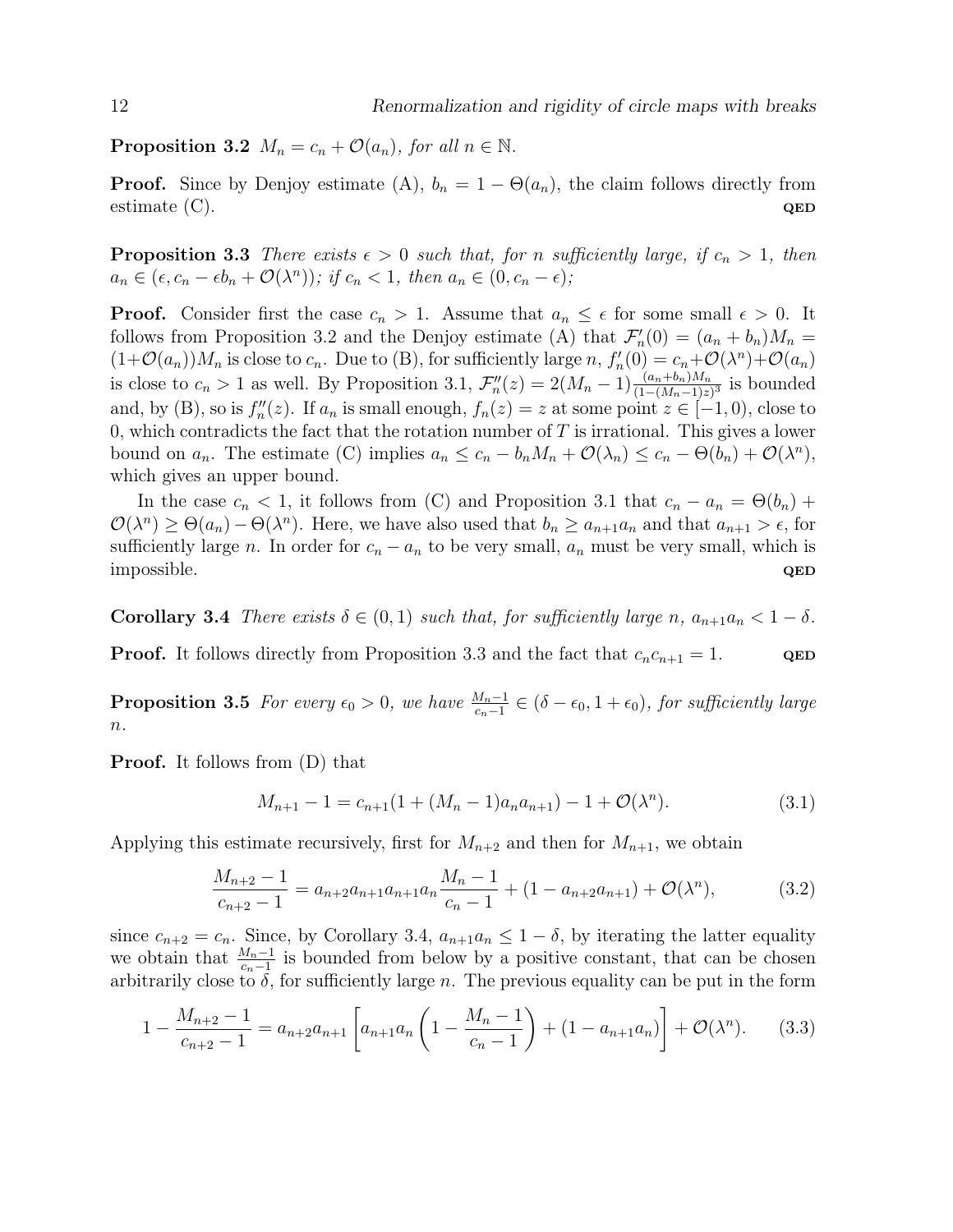By iterating this identity, we find  $1 - \frac{M_{n+2}-1}{c_{n+2}-1} > -\epsilon_0$ , for sufficiently large *n*. QED

**Proposition 3.6** For sufficiently large n,  $f''_n(z)$  is bounded away from zero and positive if  $c_n > 1$  and negative if  $c_n < 1$ .

**Proof.** It follows from the Denjoy estimate (A) that  $a_n = \Theta(1 - b_n)$  and thus  $a_n + b_n =$ Θ(1). The claim follows from Proposition 3.1 and Proposition 3.5, using (B) and the explicit form of  $\mathcal{F}_n''(z) = 2(M_n - 1) \frac{(a_n + b_n)M_n}{(1 - (M_n - 1)z)^3}$ . <br>  $\begin{aligned} \mathbf{QED} \end{aligned}$ 

**Proposition 3.7** Let  $c \in \mathbb{R}_+ \setminus \{1\}$  and  $\alpha \in (0,1]$ . There exist a universal constant  $\lambda \in$  $(0, 1)$ , such that the estimates (B), (C) and (D) hold true for every  $C^{2+\alpha}$ -smooth circle map T with a break of size c, and every  $n \in \mathbb{N}$ .

**Proof.** There exist a universal constant  $\bar{V} > 0$ , such that for every  $C^{2+\alpha}$ -smooth circle map T with a break of size c the following holds. There exists  $N_0 \in \mathbb{N}$ , such that for all  $n \geq N_0$ , we have  $|\ln f'_n(z)| \leq \bar{V}$ , for all  $z \in [-1,0]$ . This follows from the estimate (B), estimate (C) and Proposition 3.5. Namely, estimate (C) and Proposition 3.5 imply that for any  $\epsilon_0 > 0$  (independent of T) and sufficiently larger n,  $\mathcal{F}'_n(z)$  is bounded by  $c_n/(c_n+(c_n-1)\epsilon_0)^2$  from one side and by  $c_n^2+c_n(c_n-1)\epsilon_0$  from the other. The estimate (B) then implies that for any  $C^{2+\alpha}$  smooth circle map T with a break of size  $c \in \mathbb{R}_+ \setminus \{1\}$  and for any  $\bar{\epsilon} > 0$ , for sufficiently large n, we have  $\min\{c^2, c^{-2}\} - \bar{\epsilon} < f'_n(z) < \max\{c^2, c^{-2}\} + \bar{\epsilon}$ , and the initial claim holds for any  $\bar{V} > 2|\ln c|$ . It is easy to show (see Lemma 2 in [34]), that there is a universal constant  $\bar{\lambda} = (1 + e^{-\bar{V}})^{-1/2}$ , such that  $\frac{|\Delta_i^{(n+2)}|}{\lambda^{(n)}|}$  $\frac{\Delta_i^{(n+2)}}{|\Delta_i^{(n)}|} \leq \bar{\lambda}^2$ , for  $n \geq N_0$ , provided that  $\Delta_i^{(n)} \subset \Delta_0^{(N_0-1)} \cup \Delta_0^{(N_0)}$  $_{0}^{(N_0)}$ . Using the standard small distortion argument, for any  $\bar{\bar{\lambda}} > \bar{\lambda}$ , we obtain  $\frac{|\Delta_j^{(n+2)}|}{\Delta_j^{(n)}|}$  $|\Delta_j^{(n+2)}| \leq \bar{\lambda}^2$ , for all  $j = 0, \ldots, q_{n+1} - 1$  and n sufficiently large. Following [22], this implies that the estimates (B), (C) and (D) are valid with the same  $\lambda = \overline{\overline{\lambda}}^{\alpha}$ , for every such map T, with some  $\mathcal{C} > 0$  (depending on T), for every  $n \in \mathbb{N}$ . QED

# 4 Strings of renormalizations with large  $a_n$  tails

We define a *string of renormalizations* (or simply a *string*) to be a (finite or infinite) sequence  $f_n$  with  $n \in [n_1, n_2 - 1], n_1 \in \mathbb{N} \cup \{0\}$  and  $n_2 \in \mathbb{N} \cup \{\infty\}$ . We call  $n_2 - n_1$ , the *length* of the string. It can be finite or infinite. We choose some positive  $\sigma < \epsilon$  from Proposition 3.3, and assume that the strings have tails with (relatively) large  $a_n$ , i.e. for all  $n \in [n_1 + 1, n_2 - 1]$ , we have  $a_n > \sigma \lambda_{1}^n$ , for some  $\lambda_{1} \in (\lambda, 1)$ . Each finite string ends with  $c_{n_2} < 1$  and  $a_{n_2} \leq \sigma \lambda_1^{n_2}$ , for some  $\lambda_1 + \in [\lambda_1, 1]$ . We consider two types of strings: (i) an *initial string*, starting at some  $n_1 = n_0 \in \mathbb{N}_0$ , and (ii) an *ordinary string*, starting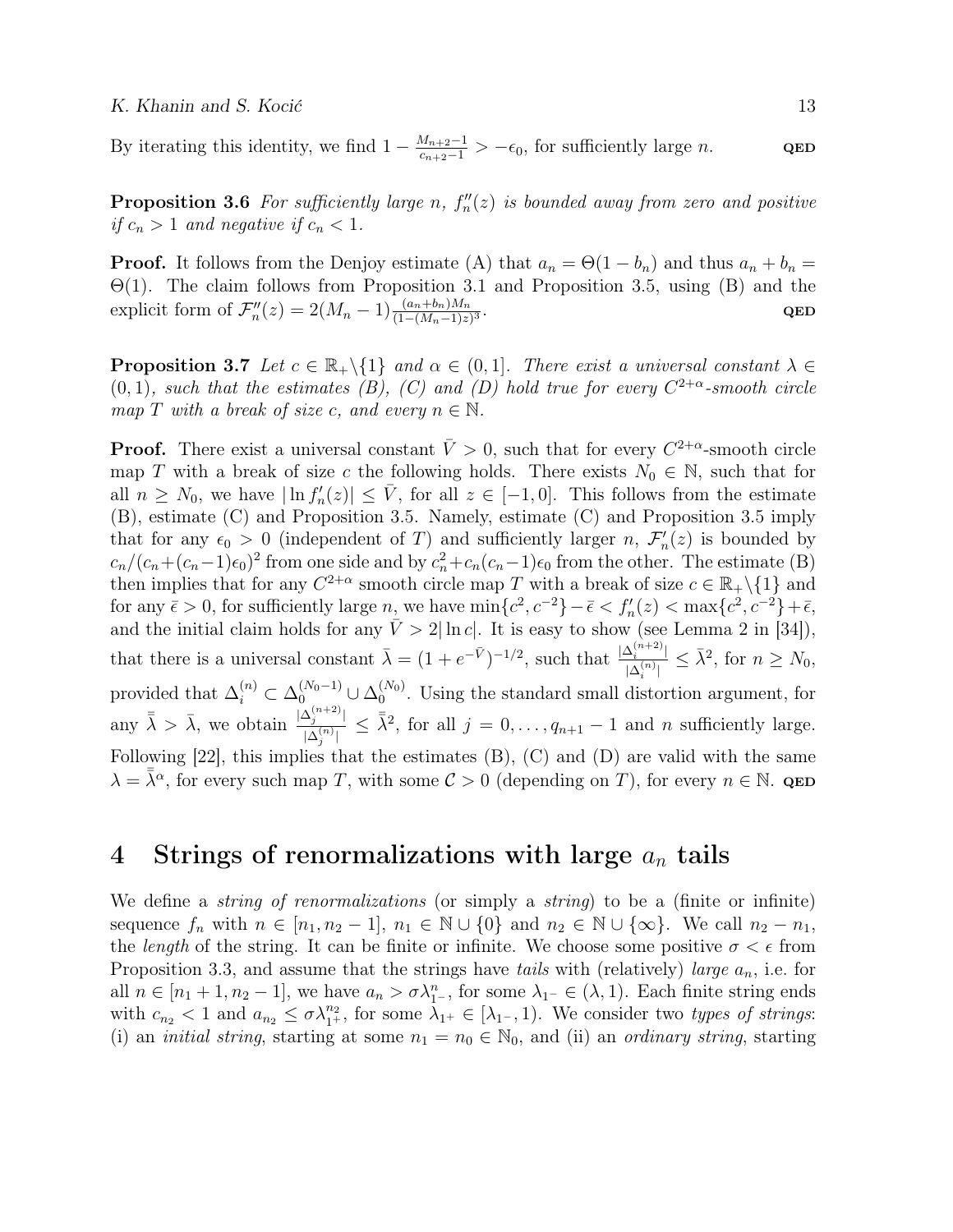at some  $n_1 \in \mathbb{N}$  with  $a_{n_1} \leq \sigma \lambda_{1+}^{n_1}$ . If  $\lambda_{1+} > \lambda_{1-}$ , there is certain freedom in the choice of strings within the renormalization sequence  $f_n$ . We will use this freedom later on. We assume that the initial string is sufficiently long so that the estimates of the previous section are already valid. Notice that the initial string can be made arbitrary long by taking  $\sigma$  sufficiently small and that for an ordinary string we have  $a_{n_1} \leq \sigma < \epsilon$  and thus  $c_{n_1} < 1.$ 

The objective of this section is to show that, with an exponentially small (in  $n$ ) change of the parameters  $a_n$  and  $v_n$  of the pair of fractional linear maps  $(F_{a_n,v_n,c_n}, G_{a_n,v_n,c_n})$ , one can obtain a pair of fractional linear maps with the same rotation number as  $(f_n, g_n)$ , for sufficiently large *n* in the initial string and for all integer  $n \in [n_1+1, n_2-1]$  in an ordinary string.

We emphasize that this section deals with single strings only, and that the constants hidden in  $\mathcal{O}(\cdot)$  and  $\Theta(\cdot)$  notations are independent of  $n_1$  and  $n_2$ .

**Proposition 4.1** There exists  $\epsilon_1 > 0$ , such that  $\frac{v_n}{c_n-1} \in (\epsilon_1, 1 - \Theta(\lambda_1^n))$ , for sufficiently large n, in the initial string, and for all  $n \in [n_1 + 2, n_2 - 1]$  in an ordinary string. In an ordinary string, we also have  $\frac{v_{n_1}}{c_{n_1}-1} \in (1 - \Theta(\lambda_1^n), 1 + \Theta(\lambda_1^n))$  and  $\frac{v_{n_1+1}}{c_{n_1+1}-1} \in$  $(1 - \Theta(\lambda_1^n), 1 + \Theta(\lambda^{n_1})).$ 

Proof. Part of the argument here is similar to that of Proposition 3.5. We repeat it for the benefit of the reader. It follows from (D) and definition (2.14) that

$$
v_{n+1} = c_{n+1}(1 + v_n a_n a_{n+1}) - 1 + \mathcal{O}(\lambda^n). \tag{4.1}
$$

Applying this estimate recursively, first for  $v_{n+2}$  and then for  $v_{n+1}$ , we obtain

$$
\frac{v_{n+2}}{c_{n+2}-1} = a_{n+2}a_{n+1}a_{n+1}a_n \frac{v_n}{c_n-1} + (1 - a_{n+2}a_{n+1}) + \mathcal{O}(\lambda^n),\tag{4.2}
$$

since  $c_{n+2} = c_n$ . It is now easy to see from Corollary 3.4 that if  $\frac{v_n}{c_n-1}$  is negative, in two steps it will increases by a positive constant; once it becomes positive, it will stay larger than a positive constant that can be chosen arbitrarily close to  $\delta$ . This proves the desired lower bound for sufficiently large  $n$  in the initial string, if the string is long enough. A similar argument has been previously used in [21]. For an ordinary string, it follows directly from the definition (2.14) and Proposition 3.2 that  $\frac{v_{n_1}}{c_{n_1}-1} = 1 + \mathcal{O}(\lambda_{1+}^{n_1}).$ Identity (4.1) implies  $\frac{v_{n_1+1}}{c_{n_1+1}-1} = 1 - \Theta(a_{n_1}) + \mathcal{O}(\lambda^{n_1})$ . The recursion relation (4.2) leads to the desired lower bound for the remaining  $n$  in the string.

By rewriting the equality (4.2) as

$$
1 - \frac{v_{n+2}}{c_{n+2} - 1} = a_{n+2}a_{n+1} \left[ a_{n+1}a_n \left( 1 - \frac{v_n}{c_n - 1} \right) + (1 - a_{n+1}a_n) \right] + \mathcal{O}(\lambda^n), \tag{4.3}
$$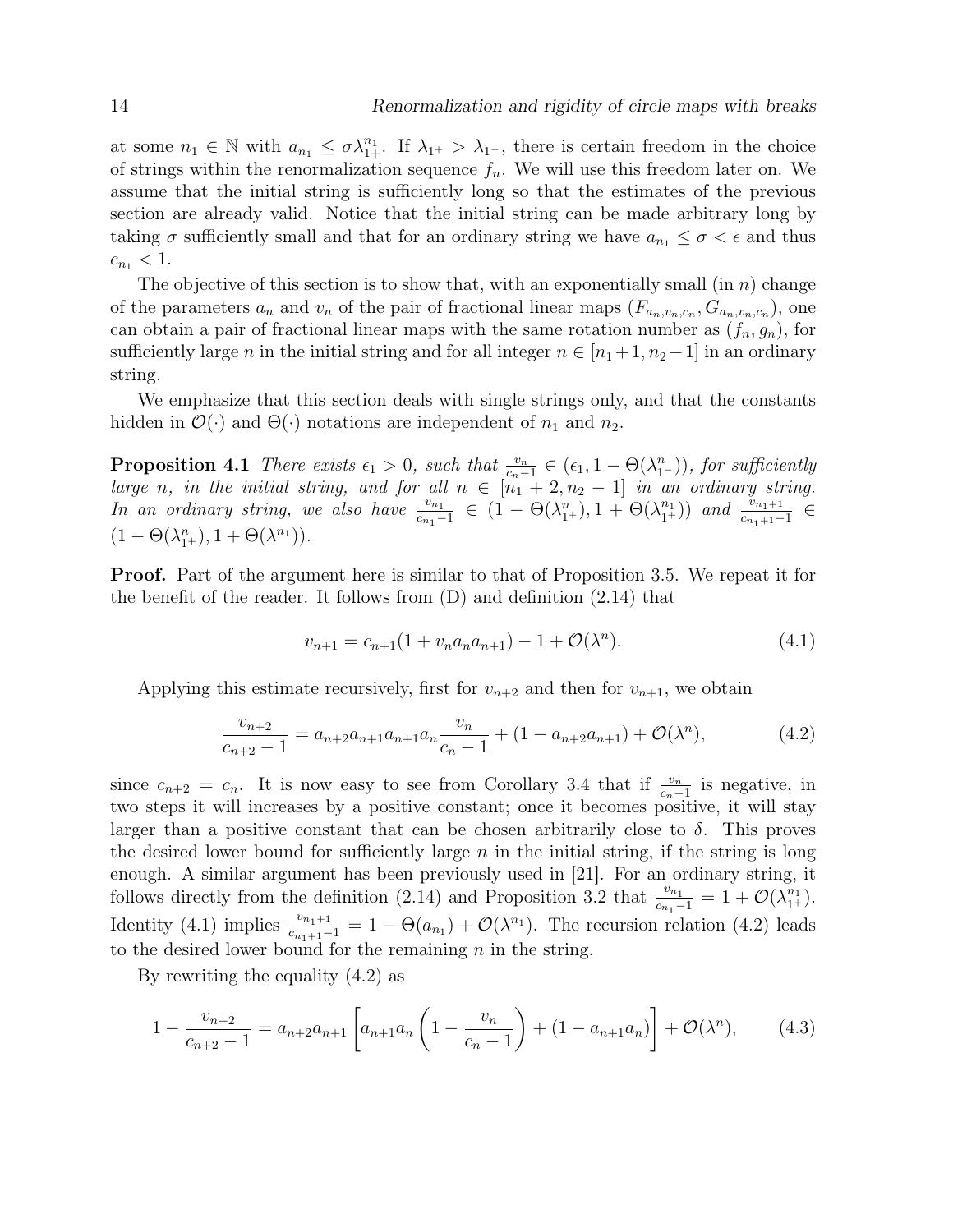#### K. Khanin and S. Kocić 15

we see that, for sufficiently large *n* in the initial string, we have  $1 - \frac{v_n}{c_n-1} > \Theta(\lambda_1^n)$ . If for some  $n \in \mathbb{N}_0$ ,  $1 - \frac{v_n}{c_n-1} < -\delta$ , it will increase in two steps by an amount larger than a positive constant and, thus, in a finite number of steps, it will become positive. Once it is positive, it will remain positive for all larger  $n$  belonging to the same even or odd subsequence. This proves the desired upper bound for sufficiently large  $n$  in the initial string. For an ordinary string, the above estimates on  $\frac{v_n}{c_n-1}$ , for  $n = n_1$  and  $n = n_1 + 1$ , and the recursive relation  $(4.3)$  imply the desired upper bounds.  $QED$ 

**Proposition 4.2** For  $n \in [n_1 + 1, n_2 - 1]$  in either the initial or an ordinary string, we have

$$
a_n \ge \frac{c_n(c_n - v_n - 1)}{v_n} - \Theta(\lambda^n). \tag{4.4}
$$

**Proof.** It follows directly from  $(4.1)$  that

$$
\frac{v_n + 1 - c_n}{a_n} = c_n v_{n-1} a_{n-1} + \frac{1}{a_n} \mathcal{O}(\lambda^n),\tag{4.5}
$$

and, thus,

$$
\frac{c_n - v_n - 1}{a_n} - \frac{v_n}{c_n} = c_{n-1} - 1 - v_{n-1}a_{n-1}(a_n + c_n) + \frac{1}{a_n}\mathcal{O}(\lambda^n).
$$
 (4.6)

We further have

$$
|v_{n-1}|a_{n-1}(c_n + a_n) \leq \left| v_{n-1}b_{n-1} + v_{n-1}\frac{a_{n-1}}{c_{n-1}} \right| = \left| v_{n-1}\frac{c_{n-1} - a_{n-1}}{1 + v_{n-1}} + v_{n-1}\frac{a_{n-1}}{c_{n-1}} \right| + \mathcal{O}(\lambda^n). \tag{4.7}
$$

For  $\frac{v_{n-1}}{c_{n-1}-1} \in (0,1]$ , the right-hand side of (4.7) is smaller or equal to  $|c_{n-1}-1| + \Theta(\lambda^n)$ , since it is the absolute value of an increasing function of  $v_{n-1}$ , which takes the value  $c_{n-1} - 1$  at  $v_{n-1} = c_{n-1} - 1$ . Thus, if  $c_{n-1} > 1$ , we have

$$
\frac{c_n - v_n - 1}{a_n} - \frac{v_n}{c_n} \ge \frac{1}{a_n} \mathcal{O}(\lambda^n),\tag{4.8}
$$

and, since  $v_n$  is bounded from above by a negative constant, by Proposition 4.1, we have (4.4). If  $c_{n-1}$  < 1, then one gets the same inequality (4.4) for sufficiently large n in the initial string and for  $n \in [n_1 + 2, n_2 - 1]$  in an ordinary string. For  $n = n_1 + 1$ , in an ordinary string, we obtain (4.4) (without the error term) directly from (4.6), using the fact that  $v_n$  and  $a_n$  are bounded, as follows from Proposition 3.1 and Proposition 3.3. QED

**Proposition 4.3** For sufficiently large n in the initial string and for every  $n \in [n_1 +$  $1, n_2 - 1$  in an ordinary string, the following holds. The point  $(a_n, v_n)$  belongs to the  $\mathcal{O}(\lambda^n)$ -neighborhood of  $\check{\mathcal{D}}_{c_n}$ . If  $c_n > 1$ , then  $\frac{v_n}{c_n-1} \in (\frac{1}{2} - \Theta(\lambda^n), 1 + \Theta(\lambda^n))$ . If  $c_n < 1$ , then  $\frac{v_n}{c_n-1} \in (\frac{1}{2} + \epsilon_2, 1 - \Theta(\lambda_1^n))$ , for some  $\epsilon_2 > 0$ .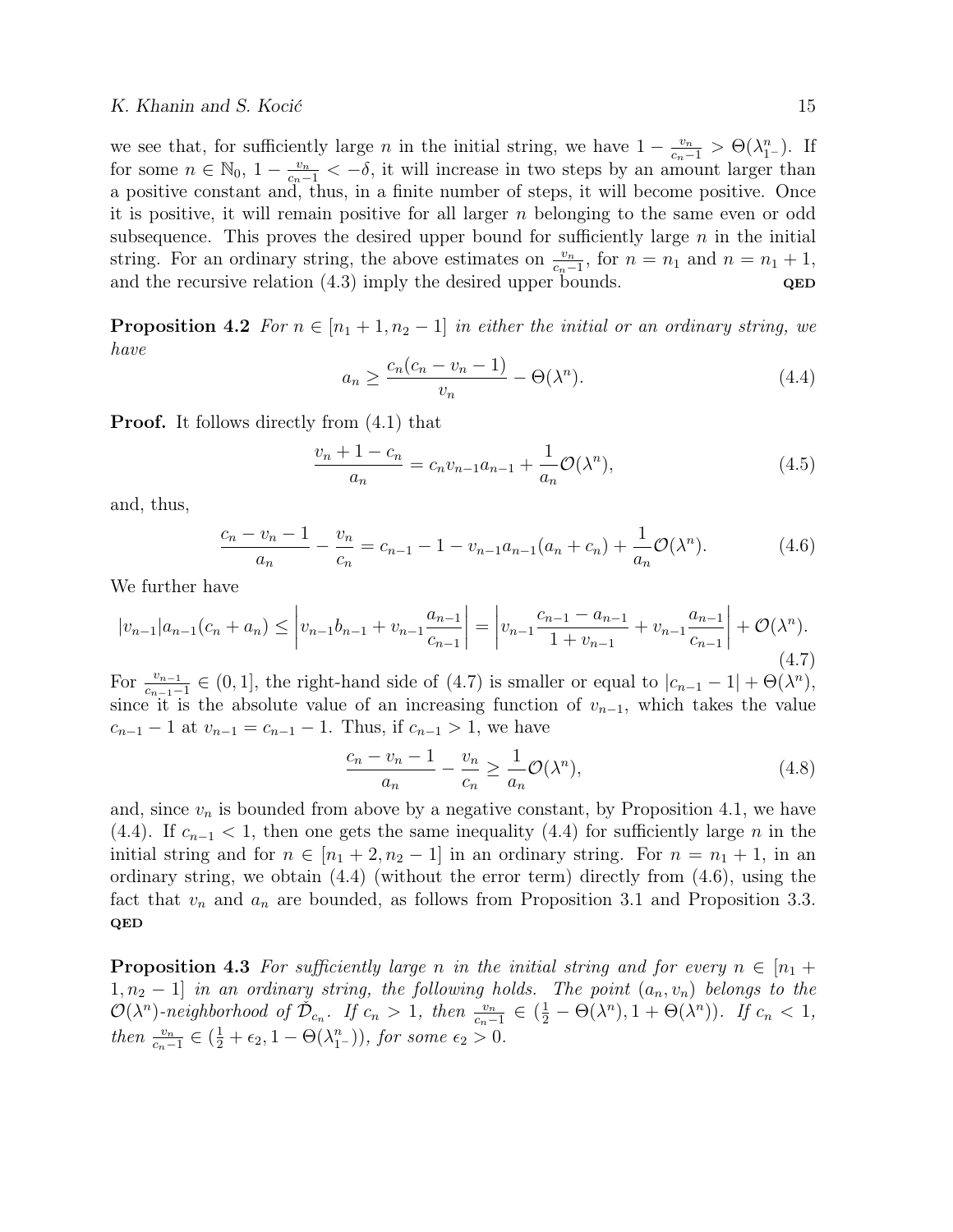**Proof.** It follows from Proposition 3.3, Proposition 4.1 and Proposition 4.2 that, if  $c_n > 1$ , then we have  $\frac{v_n}{c_n-1} \in (\frac{1}{2} - \Theta(\lambda^n), 1 + \Theta(\lambda^n))$ . If  $c_n < 1$ , then  $\frac{v_n}{c_n-1} \in (\frac{1}{2} + \epsilon_2, 1 - \Theta(\lambda^n_{1-}))$ , for some  $\epsilon_2 > 0$ . Together with Proposition 3.3 and Proposition 4.2, these estimates show that  $(a_n, v_n)$  belongs to  $\mathcal{O}(\lambda^n)$ -neighborhood of  $\mathcal{D}_{c_n}$  (defined by (2.16)), for all  $n \in [n_1+1, n_2-1]$ either in the initial or in an ordinary string.

Let  $c_n > 1$ . Since the rotation number is irrational, using  $(B')$ , for all  $z \in [-1,0]$ , we have

$$
z < f_n(z) \le F_n(z) + \mathcal{O}(\lambda^n). \tag{4.9}
$$

In particular, for some  $z_0 = -\frac{c_n-1}{2v_n}$  $\frac{2n-1}{2v_n} + \mathcal{O}(\lambda^n) \in (-1,0)$ , we obtain

$$
F_n(z_0) - z_0 = \frac{2}{c_n + 1} \left( a_n - \frac{(c_n - 1)^2}{4v_n} \right) + \mathcal{O}(\lambda^n) \ge \mathcal{O}(\lambda^n), \tag{4.10}
$$

and, thus,

$$
a_n - \frac{(c_n - 1)^2}{4v_n} \ge \mathcal{O}(\lambda^n). \tag{4.11}
$$

This inequality, together with (4.1), implies

$$
\frac{v_{n+1} + 1 - c_{n+1}}{c_{n+1}a_{n+1}} \ge \frac{(c_n - 1)^2}{4} + \frac{1}{a_{n+1}}\mathcal{O}(\lambda^n) = \frac{(c_{n+1} - 1)^2}{4(c_{n+1})^2} + \frac{1}{a_{n+1}}\mathcal{O}(\lambda^n). \tag{4.12}
$$

The estimates (4.11) and (4.12) show that, for all  $n \in [n_1 + 1, n_2 - 1]$  either in the initial or in an ordinary string,  $(a_n, v_n)$ , in fact, belongs to  $\mathcal{O}(\lambda^n)$ -neighborhood of  $\check{\mathcal{D}}_{c_n}$ . QED

**Proposition 4.4** For sufficiently large n in the initial string and for all  $n \in [n_1+1, n_2-1]$ in an ordinary string, we have  $a_n + v_n + 1 - c_n > \Theta(a_n)$ .

**Proof.** If  $c_n > 1$  then it follows from Proposition 3.3, Proposition 4.2 and Proposition 4.3 that, for sufficiently large *n* in the initial string and for all  $n \in [n_1+1, n_2-1]$  in an ordinary string,

$$
a_n + v_n + 1 - c_n \ge a_n - a_n \frac{v_n}{c_n} - \Theta(\lambda^n) > \Theta(a_n).
$$
 (4.13)

If  $c_n < 1$  then it follows from Proposition 4.1 that, for sufficiently large n in the initial string and for all  $n \in [n_1 + 1, n_2 - 1]$  in an ordinary string,

$$
a_n + v_n + 1 - c_n > a_n + \Theta(\lambda_1^n) > a_n.
$$
\n(4.14)

This proves the claim. Quantum control of the control of the control of the control of  $QED$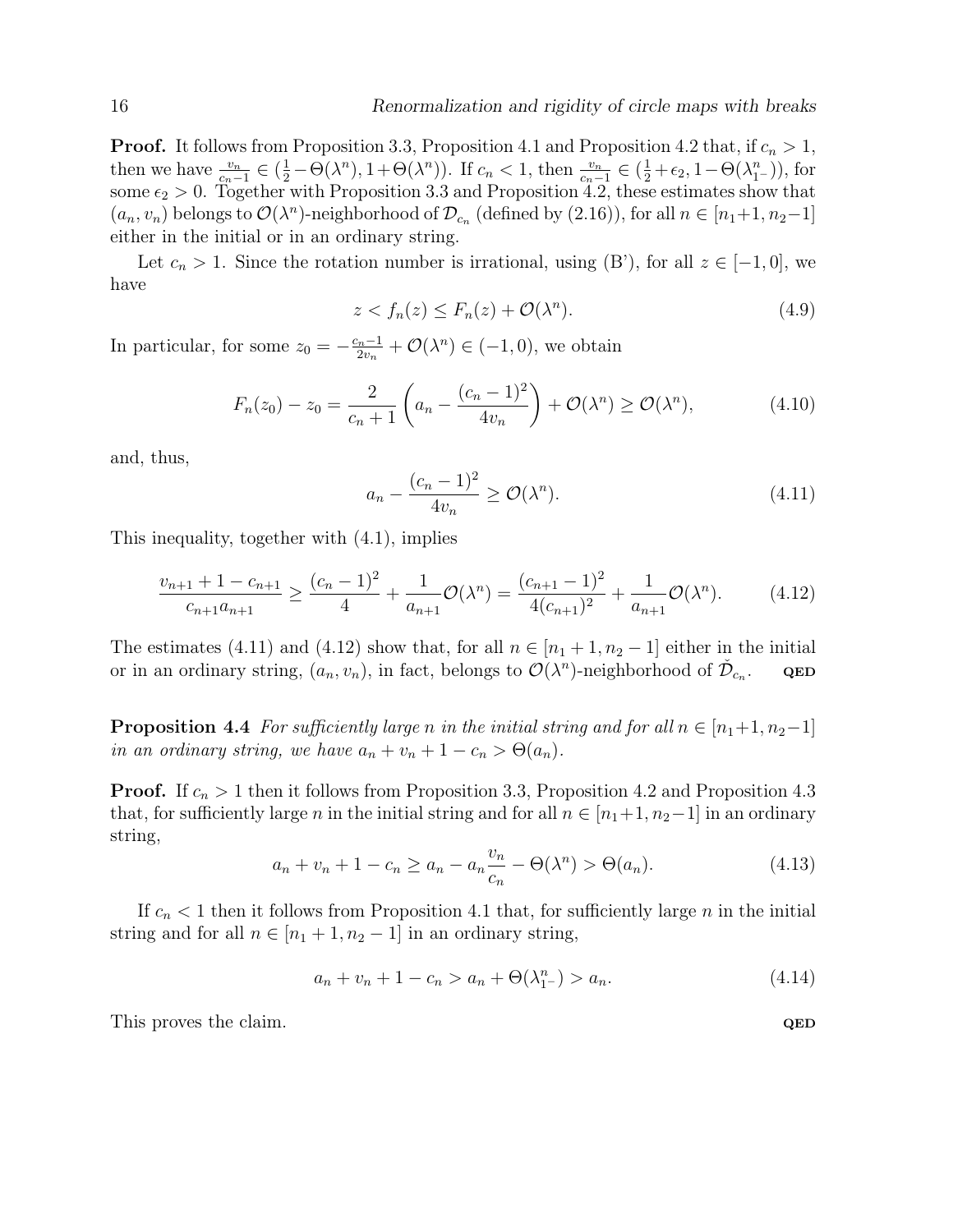**Proposition 4.5** There exists a constant  $C_1 > 1$  such that, for sufficiently large n, and for every z in the domain of the corresponding function, we have

$$
C_1^{-1} < F_n'(z), G_n'(z) < C_1, \qquad C_1^{-1}a_n < \phi_n'(z) < \frac{C_1}{a_n}.\tag{4.15}
$$

**Proof.** The bounds on  $F'_n$  and  $G'_n$  follow from the definition (2.14) and Proposition 3.1, together with the estimates of Proposition 3.3 or estimates (A) and (C), respectively. The bound on  $\phi'_n$  is obvious, taking into account Proposition 3.3.  $QED$ 

**Proposition 4.6** There exists  $C_2 > 0$  such that  $|H_{f_n,g_n}(w) - H_{F_n,G_n}(w)| \leq \frac{C_2}{a_n} \lambda^n$ , for sufficiently large n and for all  $w \in \mathbb{R}$ .

**Proof.** Since  $f_n$  and  $F_n$  are monotonically increasing,  $f_n^{-1}(0)$  and  $F_n^{-1}(0)$  are defined uniquely. Furthermore, since  $f_n(0) = a_n > 0$  and  $f_n(-1) = -b_n < 0$ , due to Proposition 4.5 and estimate (B'), for sufficiently large  $n \in \mathbb{N}$ , we have  $f_n^{-1}(0) \in (-1,0)$ . Since  $F_n(0) = a_n > 0$  and  $F_n(-1) \leq 0$ , due to Proposition 4.5, we have  $F_n^{-1}(0) \in$ [-1,0). Notice that, since  $f_n(0) = F_n(0)$ ,  $\phi$  is the same for  $(f_n, g_n)$  and  $(F_n, G_n)$ . On  $[-1, \min{\{\phi(F_n^{-1}(0)), \phi(f_n^{-1}(0))\}}\},\$ using property  $(B')$ , we have

$$
|H_{f_n,g_n}(w) - H_{F_n,G_n}(w)| = |\phi \circ f_n \circ \phi^{-1}(w) - \phi \circ F_n \circ \phi^{-1}(w)|
$$
  
=  $\phi'(\zeta)|f_n \circ \phi^{-1}(w) - F_n \circ \phi^{-1}(w)| \le \frac{C_1}{a_n} \mathscr{C} \lambda^n,$  (4.16)

where  $\zeta$  is a point between  $f_n \circ \phi^{-1}(w)$  and  $F_n \circ \phi^{-1}(w)$ . On  $[\max{\{\phi(F_n^{-1}(0)), \phi(f_n^{-1}(0))\}}, 0),$ we have

$$
|H_{f_n,g_n}(w) - H_{F_n,G_n}(w)| = |\phi \circ g_n \circ f_n \circ \phi^{-1}(w) - \phi \circ G_n \circ F_n \circ \phi^{-1}(w)|
$$
  
\n
$$
= \phi'(\zeta_1)|g_n \circ f_n \circ \phi^{-1}(w) - G_n \circ F_n \circ \phi^{-1}(w)|
$$
  
\n
$$
\leq \phi'(\zeta_1) (G'_n(\zeta_2)|f_n \circ \phi^{-1}(w) - F_n \circ \phi^{-1}(w)|
$$
  
\n
$$
+ |(g_n - G_n) \circ f_n \circ \phi^{-1}(w)|) \leq \frac{C_1}{a_n} (C_1 + 1) \mathscr{C} \lambda^n.
$$
\n(4.17)

Here,  $\zeta_1$  is a point between  $g_n \circ f_n \circ \phi^{-1}(w)$  and  $G_n \circ F_n \circ \phi^{-1}(w)$ , and  $\zeta_2$  is a point between  $f_n \circ \phi^{-1}(w)$  and  $F_n \circ \phi^{-1}(w)$ .

Since the functions  $H_{f_n,g_n}$  and  $H_{F_n,G_n}$  are continuous and monotonically increasing, and since  $H_{f_n,g_n}(\phi(f_n^{-1}(0)))=0$  and  $H_{F_n,G_n}(\phi(F_n^{-1}(0)))=0$ , we obtain a similar estimate

$$
|H_{f_n,g_n}(w) - H_{F_n,G_n}(w)| \le \frac{C_1}{a_n} (C_1 + 2) \mathscr{C} \lambda^n,
$$
\n(4.18)

for all w in the interval  $[\min{\{\phi(F_n^{-1}(0)), \phi(f_n^{-1}(0))\}}, \max{\{\phi(F_n^{-1}(0)), \phi(f_n^{-1}(0))\}}]$ . Thus, on the whole interval  $[-1, 0]$ , we have the desired estimate, and the claim follows. QED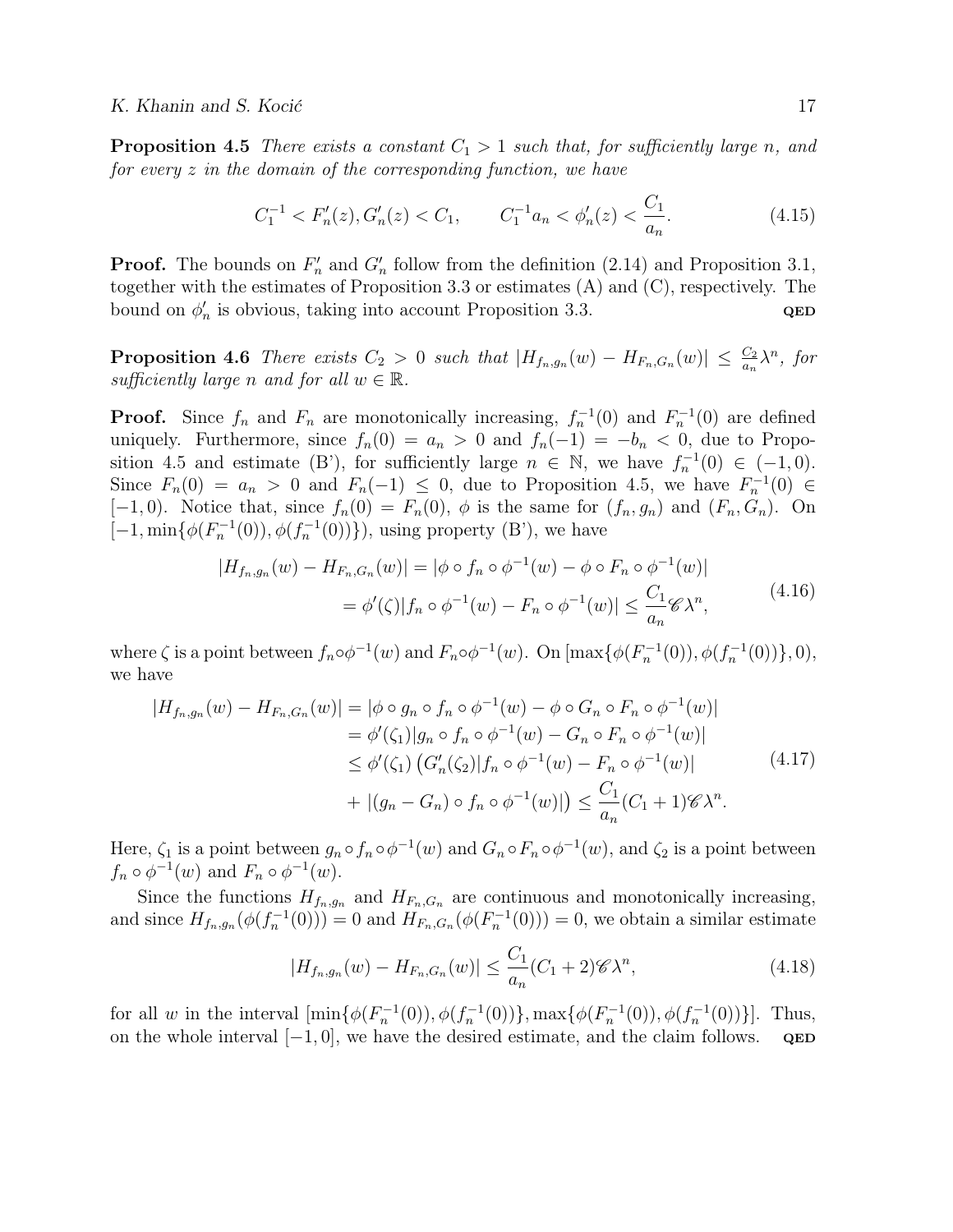

Figure 1: Regions  $\check{\mathcal{D}}_c$  (shaded) and  $\Phi_{c,n}^0$  (trapezoidal) for  $0 < c < 1$  (left) and  $c > 1$  (right), and some large  $n \in \mathbb{N}$ .

Let  $\varepsilon \geq 0$  and  $\varsigma > 0$ . If  $c > 1$ , we define

$$
\Phi_{c,n}^{\varepsilon} := \left\{ (a,v) : \varepsilon < a \leq c, \frac{1}{2} - \varsigma \lambda^n < \frac{v}{c-1} < 1 + \varsigma \lambda^n, a+v+1-c > \varepsilon \right\}. \tag{4.19}
$$

If  $c < 1$ , we define

$$
\Phi_{c,n}^{\varepsilon} := \left\{ (a,v) : \varepsilon \lambda_{1-}^n < a < c - \varepsilon, \frac{1}{2} + \varepsilon < \frac{v}{c-1} < 1 - \varepsilon \lambda_{1-}^n \right\}. \tag{4.20}
$$

Proposition 3.3, Proposition 4.3, and Proposition 4.4 show that there exist  $\varepsilon > 0$  and  $\varsigma > 0$  such that, for sufficiently large n in the initial string and for all  $n \in [n_1 + 1, n_2 - 1]$ in any ordinary string,  $(a_n, v_n)$  belongs to  $\Phi_{c_n,n}^{\varepsilon}$ . In the following, we assume that  $\varepsilon$  and  $\varsigma$ have been chosen such that this is the case. Also, we abbreviate the notation by setting  $H_n := H_{F_n,G_n}$ . The value that  $H_n$  takes at point w will be denoted by  $H_n(w;a_n, v_n)$ , when necessary to specify the parameters  $a_n$  and  $v_n$  of  $F_n$  and  $G_n$ .

**Proposition 4.7** There exists  $\mu_{c_n,\varepsilon} > 0$  such that, for any  $(a_n, v_n) \in \Phi_{c_n,n}^{\varepsilon}$ , we have  $\partial H_n^{(i)}(w;a_n,v_n)$  $\frac{(w; a_n, v_n)}{\partial a_n} \geq \mu_{c_n, \varepsilon} a_n^5$ , for  $i = 1, 2$ .

**Proof.** The proof that we give here is an improvement of the method developed in [21]. To abbreviate the notation, let us write  $a, v, c$  instead of  $a_n, v_n, c_n$ , respectively. A direct calculation gives us that  $\frac{\partial H_n^{(1)}}{\partial a} = -4wP_1(w)/Q_1^2(w)$ , for  $w \in [-1, -\frac{a+1}{2c+1}]$  $\frac{a+1}{2c+1-a}$ , where  $P_1(w)$  =  $-(2vc+2ac+v+va^2-2c^2)\overline{w}+2ac+a^2v-v+2c$  and  $Q_1(w) = -(a+1)^2+w(-1+4va+a^2 (2ac+2c)$ . Clearly, the denominator  $Q_1^2(w)$  is bounded and, thus,  $-4w/Q_1^2(w)$  is bounded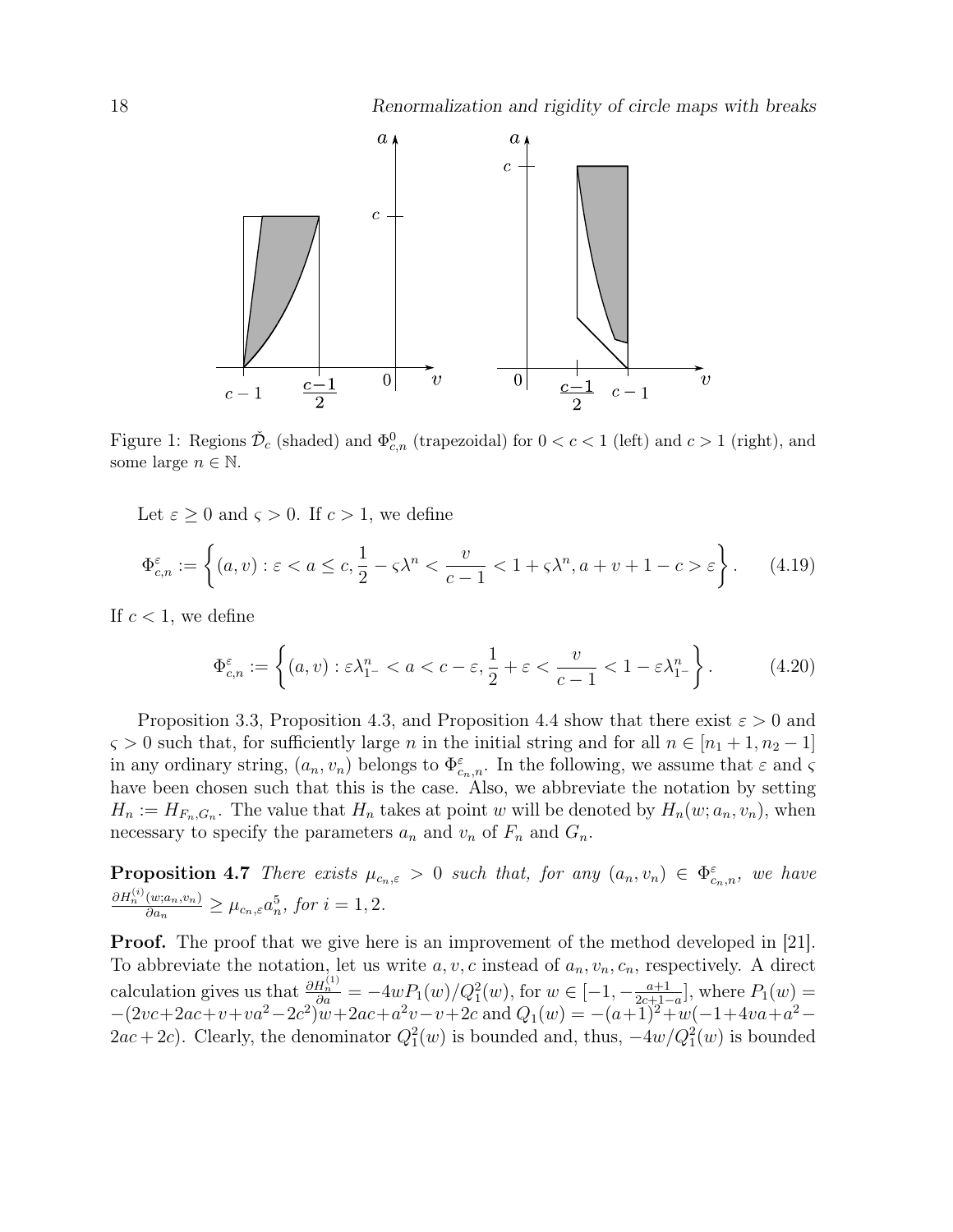from below be a positive constant. Since  $P_1(-1) = 2a(c + av) + 2c(v + a - c + 1) > \Theta(a)$ ,  $P_1(-\frac{a+1}{2c+1-1}$  $\frac{a+1}{2c+1-a}$ ) = 2(c + 1)(a + 1)(c + av)/(2c + 1 − a) is bounded from below by a positive constant, and  $P_1$  is linear in w, we can conclude that on the whole interval  $P_1(w) > \Theta(a)$ and, thus, the claim is proved for  $i = 1$ .

Similarly, we can find  $\frac{\partial H_n^{(2)}}{\partial a} = 2P_2(w)/Q_2^2(w)$ , for  $w \in \left[-\frac{a+1}{2c+1}\right]$  $\frac{a+1}{2c+1-a}$ , 0, where  $P_2(w) =$  $4a^2c(c+1)v^2w^2 + (2c^2a^2 + 2c^2 + 2a^4c - 4c^3a^2 + a^2 + a^4 + c - 2^3 + 7a^2c - 2ca)vw^2 + c(4a^3c +$  $c - 6a^2c^2 - 2c^2 - 3ca^2 + 1 - 3a^2 + 2a^3 + 6ac)w^2 - 2(c+1)(a^2-1)(a^2+c)vw - 2c(c+1)(a^2 1(2a-c+1)w + (a+1)^2(a^2+c)v + c(a+1)^2(2a-c+1)$ , and  $Q_2(w) = -(a+1)(a^2-ac+1)$  $a+c)+(3a^2c-a+a^3+4c^2a-c)w-2a(a+1)v+2a(1+c)(a-1)vw.$  As the denominator  $Q_2^2(w)$  is bounded, the term  $2/Q_1^2(w)$  is bounded from below be a positive constant. We also have  $P_2(-\frac{a+1}{2c+1-1})$  $\frac{a+1}{2c+1-a}$ ) = 4ca(1+c)(1+a)<sup>2</sup>(v+a+1-c)(c+av)/(2c+1-a)<sup>2</sup> >  $\Theta(a^2)$  and  $P_2(0) = (a+1)^2(a(c+av)+c(v+a+1-c)) > \Theta(a)$ . Furthermore, since the derivative  $\frac{\partial P_2(w)}{\partial w}$  is bounded, there exists  $\epsilon_3 > 0$  such that, for every  $w \in [-\epsilon_3 a^{3/2}, 0]$ , we have  $P_2(w) >$  $\Theta(a)$ . In order to provide a lower bound on  $P_2(w)$  in the interval  $\left[-\frac{a+1}{2c+1}\right]$  $\frac{a+1}{2c+1-a}, -\epsilon_3 a^{3/2}),$ notice first that  $P_2(w)/w^2$  is a quadratic polynomial in  $1/w$ , which has minimum at point  $1/w = (1+c)(a-1)/(a+1)$ , outside our interval of interest  $(-\infty, -\frac{2c+1-a}{a+1}]$ . Therefore, within this interval, it reaches the global minimum at point  $1/w_{min} = -\frac{2c+1-a}{a+1}$ . Finally, for  $w \in \left[-\frac{a+1}{2c+1}\right]$  $\frac{a+1}{2c+1-a}$ ,  $-\epsilon_3 a^{3/2}$ ), we have  $P_2(w) \ge \epsilon_3^2 a^3 P_2(w_{min})/w_{min}^2 \ge \Theta(a^5)$ , since  $P_2(w_{min}) >$  $\Theta(a^2)$  $\qquad \qquad \textbf{QED}$ 

The rotation number  $\rho(a_n, v_n)$  of the fractional linear pair  $(a_n, v_n)$  does not necessarily equal  $\rho_n = \rho(f_n, g_n)$ . For that reason, we define the projection operator  $\mathcal P$  from the space of all commuting pairs  $(f_n, g_n)$  with well-defined rotation number to  $\mathcal{D}_{c_n}$ , as  $\mathcal{P}(f_n, g_n)$  $(a_n^*, v_n^*)$ , where  $(a_n^*, v_n^*) = (\gamma_{\rho_n,c_n}(v_n), v_n)$  if  $(\gamma_{\rho_n,c_n}(v_n), v_n) \in \check{\mathcal{D}}_{c_n}$ , or let  $(a_n^*, v_n^*)$  be the closest to  $(a_n, v_n)$  intersection point of the curve  $a = \gamma_{\rho_n,c_n}(v)$  with the boundary of  $\check{\mathcal{D}}_{c_n}$ . Since this projection is determined uniquely by  $f_n$ , and the rotation number  $\rho_n$ , and since we will always have in mind the *n*-th renormalizations of a particular circle map  $T$ , we will write  $\mathcal{P}f_n = (a_n^*, v_n^*).$ 

Proposition 4.8 Let  $\lambda_{1^-} >$  $6/$  $\overline{\lambda}$ . Then,  $\gamma_{\rho_n,c_n}(v_n) - a_n = \mathcal{O}((\lambda/\lambda_{1^-}^6)^n)$ , for all  $n \in$  $[n_1 + 1, n_2 - 1]$  either in the initial or in an ordinary string.

**Proof.** We assume that  $a_n > \gamma_{\rho_n,c_n}(v_n)$ . In the opposite case, the proof is similar and even simpler. It follows from Proposition 4.6 that, for all  $w \in [-1,0]$ , we have

$$
H_{f_n,g_n}(w) \ge H_n(w;a_n,v_n) - \frac{C_2}{a_n} \lambda^n.
$$
\n(4.21)

Since  $(a_n, v_n) \in \Phi_{c_n,n}^{\varepsilon}$ , for large enough n in the initial string and for  $n_1 < n < n_2$  in an ordinary string, at least half of the segment  $[\gamma_{\rho_n,c_n}(v_n),a_n] \times \{v_n\}$  lies inside  $\Phi_{c_n,n}^{\varepsilon/2}$ . Moreover, that is the segment  $[\hat{a}_n, a_n] \times \{v_n\}$ , for some  $\hat{a}_n \in [\gamma_{\rho_n,c_n}(v_n), a_n]$ . To see this,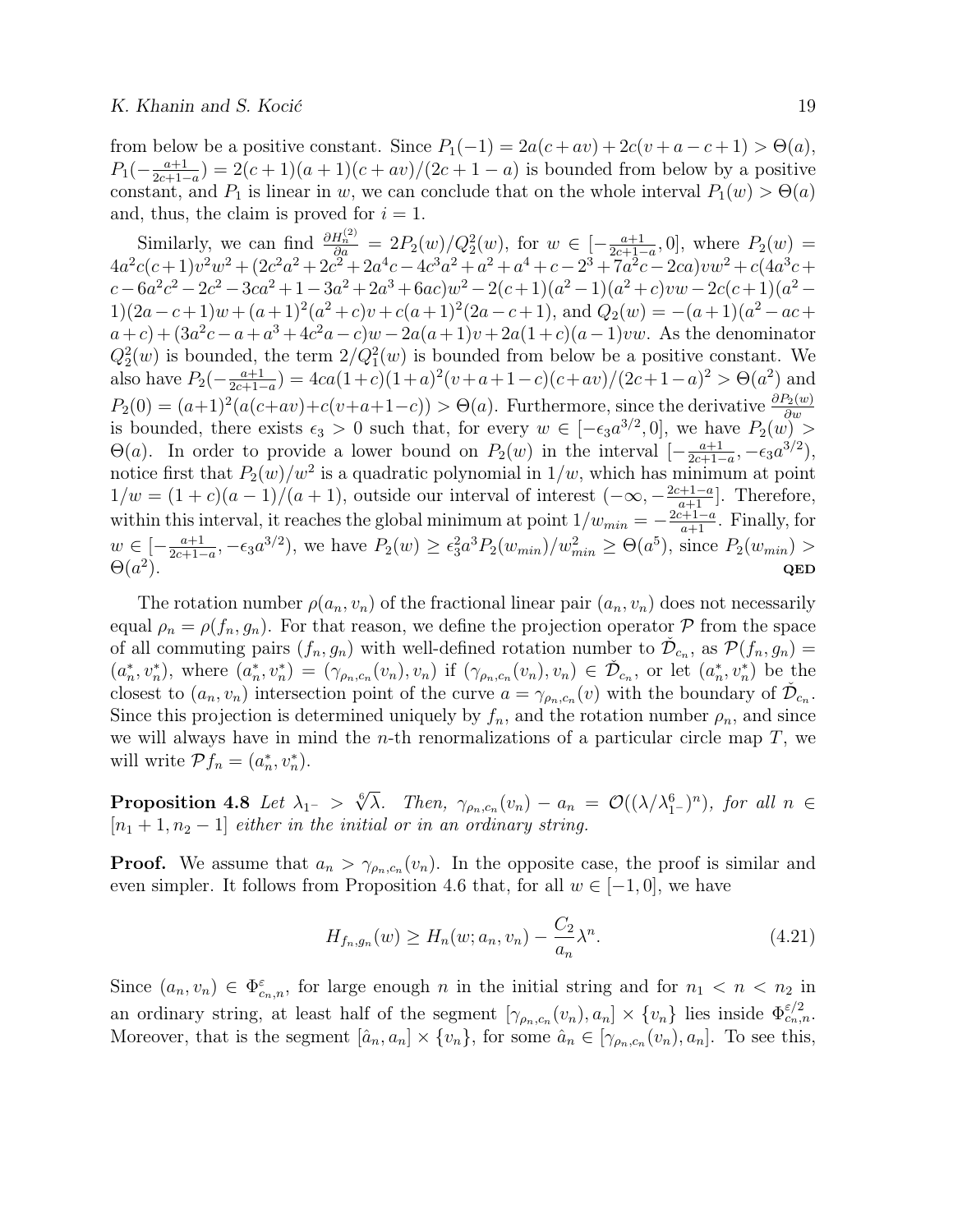notice that  $(\gamma_{\rho_n,c_n}(v_n), v_n)$  belongs to  $\Phi_{c_n,n}^0$  and that the distance between the bottom boundaries of the regions  $\Phi_{c_n,n}^{\varepsilon}$  and  $\Phi_{c_n,n}^0 \supset \Phi_{c_n,n}^{\varepsilon}$ , in the direction of coordinate a, is proportional to  $\varepsilon$ .

Using Proposition 4.7, we find

$$
H_{f_n,g_n}(w) \ge H_n(w; \gamma_{\rho_n,c_n}(v_n), v_n) + \mu_{c_n,\varepsilon/2} \frac{a_n^6 - \hat{a}_n^6}{6} - \frac{C_2}{a_n} \lambda^n.
$$
 (4.22)

If  $\mu_{c_n,\varepsilon/2} \frac{a_n^6 - \hat{a}_n^6}{6} - \frac{C_2}{a_n}$  $\frac{C_2}{a_n}\lambda^n > 0$ , then  $H_{f_n,g_n}(w) > H_n(w; \gamma_{\rho_n,c_n}(v_n), v_n)$  for all  $w \in [-1,0]$ . This gives that the rotation number  $\rho(f_n, g_n) > \rho(\gamma_{\rho_n,c_n}(v_n), v_n)$ , while, in fact, they are equal. Thus,

$$
a_n^6 - \hat{a}_n^6 \le \frac{6C_2\lambda^n}{a_n\mu_{c_n,\varepsilon/2}} \le \frac{6C_2\lambda^n}{\sigma\lambda_{1^-}^n \min\{\mu_{c,\varepsilon/2},\mu_{c^{-1},\varepsilon/2}\}}.\tag{4.23}
$$

The claim follows since  $a_n - \gamma_{\rho_n,c_n}(v_n) \leq 2(a_n - \hat{a}_n) \leq 2(a_n^6 - \hat{a}_n^6)/a_n^5$ . QED

Lemma 4.9 If  $\lambda_{1^-}>$  $\sqrt[6]{\lambda}$ , then  $a_n^* - a_n = \mathcal{O}((\lambda/\lambda_{1-}^6)^n)$  and  $v_n^* - v_n = \mathcal{O}((\lambda/\lambda_{1-}^6)^n)$ , for all  $n \in [n_1 + 1, n_2 - 1]$  either in the initial or in an ordinary string.

**Proof.** The claim follows from the definition of the projection operator  $P$ , Proposition 4.3 and Proposition 4.8. Just notice that the slopes of the curves  $a = \frac{c_n(c_n - v-1)}{n}$  $\frac{-v-1}{v}$  and  $a=$  $4c_n(v+1-c_n)$  $\frac{c_n(v+1-c_n)}{(c_n-1)^2}$  inside of  $\check{\mathcal{D}}_{c_n}$  are bounded away from the interval  $(-1,0)$  and, thus, their intersection with  $\gamma_{\rho_n,c_n}$  is transversal.  $QED$ 

On the set of commuting pairs  $(F, G)$  in  $\mathcal{D}_c$ , we consider two sets of coordinates  $(a, v)$ and  $(x, y)$ , where

$$
(x, y) = \mathcal{U}(a, v) = \left( av, \frac{v + 1 - c}{ca} \right).
$$
 (4.24)

The coordinates x and y, introduced in [21], can be viewed as independent indicators of nonlinearity of F and G. To see this, notice that if we perform a linear scaling  $z = at$ , the map  $F_{a,v,c}(z)$  is transformed into  $F_c(t) = \frac{1+ct}{1-xt}$ . Similarly, by simple inversion  $z = -t$ ,  $G_{a,v,c}(z)$  is transformed into  $G_c(t) = \frac{1+t/c}{1-yt}$ . The following corollary follows directly from Lemma 4.9.

Corollary 4.10 If  $\lambda_{1^-} >$  $\sqrt[8]{\lambda}$ , then  $y_n^* - y_n = \mathcal{O}((\lambda/\lambda_{1-}^8)^n)$ , for all  $n \in [n_1 + 1, n_2 - 1]$ either in the initial or in an ordinary string.

**Proposition 4.11 ([21])** For any  $(x, y) \in \check{\mathcal{D}}_c$ ,  $\mathcal{R}_c(x, y) = (x', y')$  with  $y' = x$ .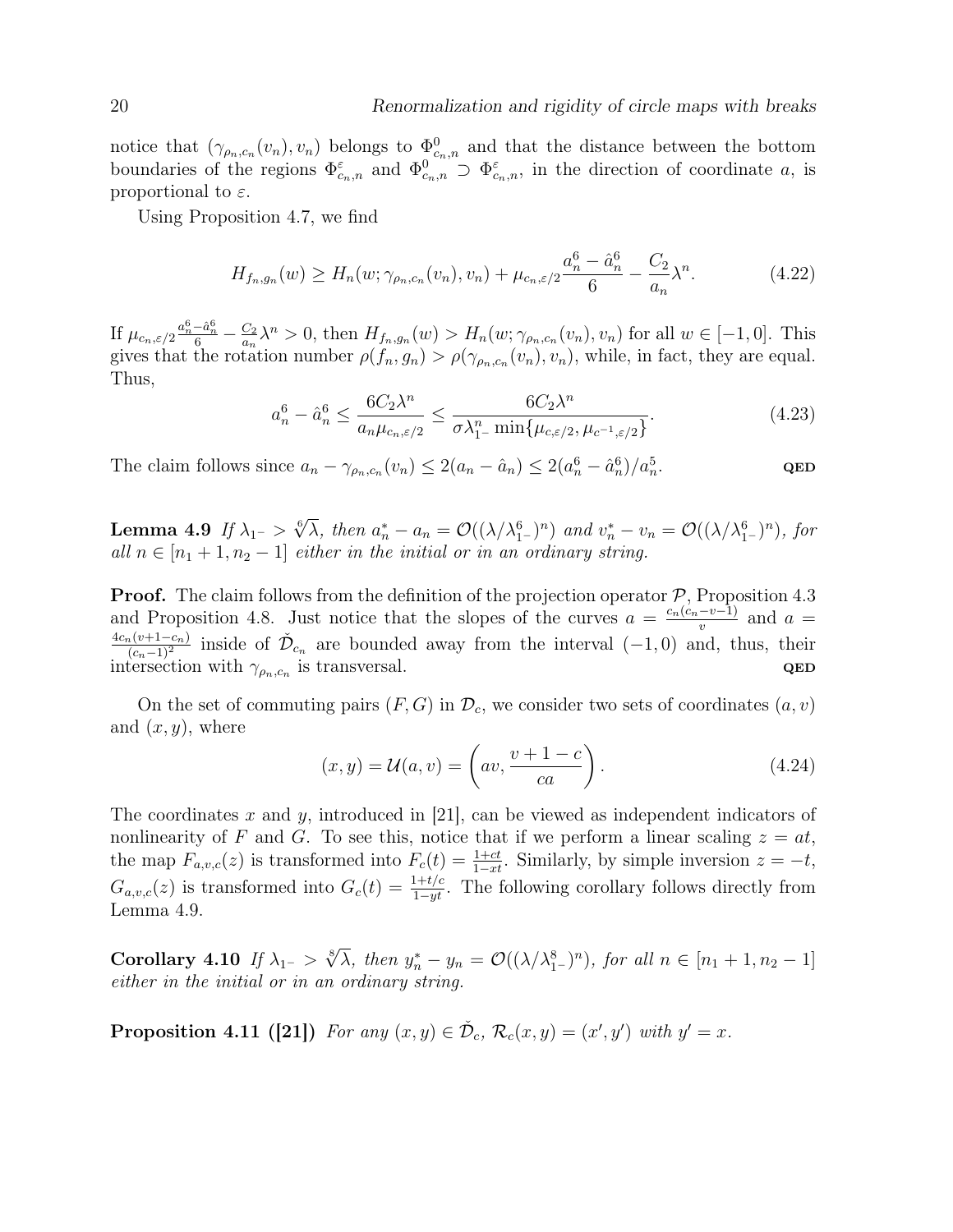### 5 Renormalizations with small  $a_n$

In this section, we consider renormalizations at the beginning of ordinary strings, satisfying  $a_n \leq \sigma \lambda_{1+}^n$ . In particular,  $c_n < 1$ , since in the opposite case  $a_n$  is bounded from below by a positive constant due to Proposition 3.3.

**Lemma 5.1** Let  $\lambda_2 \in (\lambda_{1^+}, 1)$ . For sufficiently small  $\sigma > 0$  and all  $n \in \mathbb{N}$ , if  $a_n \leq \sigma \lambda_{1^+}^n$ , then  $a_n^* - a_n = \mathcal{O}(\lambda_2^n)$  and  $v_n^* - v_n = \mathcal{O}(\lambda_2^n)$ . Also,  $\mathcal{P}f_n = (a_n^*, v_n^*)$  and  $\mathcal{R}_{c_{n-1}}\mathcal{P}f_{n-1} =$  $(\bar{a}_n, \bar{v}_n)$  are  $\mathcal{O}(\lambda_2^n)$ -close, as points in  $\check{\mathcal{D}}_{c_n}$ .

**Proof.** It follows from [17] (see Proposition 3.2 and Proposition 3.4 therein) that for every  $x > 0$  there exists a constant  $C_3 > 0$  such that for sufficiently large  $n \in \mathbb{N}$  and sufficiently large  $k_{n+1}$  ( $\sigma > 0$  sufficiently small), we have  $\gamma_1^{-(\chi + \varkappa)k_{n+1}} \leq C_3 a_n \leq C_3 \sigma \lambda_{1+}^n$ , where  $\gamma_1 := (f_n)'_+(-1), \ \gamma_2 := (f_n)'_-(0), \ \chi := \frac{\ln \gamma_2}{\ln \gamma_2 + \ln \gamma_1}$  $\frac{\ln \gamma_2}{\ln \gamma_2 + \ln \gamma_1^{-1}}$  and, thus,  $k_{n+1} > \frac{n \ln \lambda_1^{-1} - \ln(C_3 \sigma)}{(x + \varkappa) \ln \gamma_1}$  $\frac{N_{1+}}{(\chi+\varkappa)\ln\gamma_1}$ . Since the map  $f_n$  is exponentially close to the fractional linear map  $F_{a_n,v_n,c_n}$ , in the  $C^2$ -topology, due to (B'), and since  $v_n = c_n - 1 + \mathcal{O}(a_n)$  is, by Proposition 3.2 and our assumption on  $a_n$ , exponentially close to  $c_n - 1$ , it follows that  $\gamma_1$  and  $\gamma_2$  are exponentially close to  $c_n^{-1}$  and  $c_n$ , respectively, i.e.,  $\gamma_1 - c_n^{-1} = \mathcal{O}(\lambda_{1+}^n)$  and  $\gamma_2 - c_n = \mathcal{O}(\lambda_{1+}^n)$ . Consider now an arbitrary fractional linear map  $F_{a'_n,v'_n,c_n}$  with  $(a'_n,v'_n) \in \check{\mathcal{D}}_{c_n}$  and with the same height  $k_{n+1}$  as  $f_n$ . Denote its corresponding derivatives at  $-1$  and 0 by  $\gamma'_1$  and  $\gamma'_2$ , respectively. Notice that the estimates of Proposition 3.4 of [17] still hold for such a map, since the second derivative of  $F_{a'_n,v'_n,c_n}$  is negative and uniformly bounded. Let  $\chi' := \frac{\ln \gamma'_2}{\ln \gamma'_2 + \ln(\gamma'_1)^{-1}}$ . Using once again Proposition 3.2 and Proposition 3.4 of [17], we find that for every  $\chi^2 > 0$ and  $\sigma > 0$  sufficiently small

$$
a'_n \le C_4(\gamma'_1)^{-(\chi'-\varkappa')k_{n+1}} \le C_4(\gamma'_1)^{-\frac{1}{\ln\gamma_1}\frac{\chi'-\varkappa'}{\chi+\varkappa}\left(n\ln\lambda_{1}^{-1}-\ln(C_3\sigma)\right)} = C_4e^{\frac{\ln\gamma'_1}{\ln\gamma_1}\frac{\chi'-\varkappa'}{\chi+\varkappa}\ln\left(C_3\sigma\lambda_{1}^n\right)}, (5.1)
$$

for some  $C_4 > 0$ . By choosing  $\sigma > 0$  small enough, we can make  $\gamma'_1$  and  $\gamma'_2$  arbitrarily close to  $c_n^{-1}$  and  $c_n$ , respectively, and thus  $\frac{\ln \gamma_1'}{\ln \gamma_1}$  $\chi'$ - $\kappa'$  $\frac{\chi - \varkappa}{\chi + \varkappa}$  can be made arbitrarily close to 1. Therefore, for every  $\lambda_2 > \lambda_{1+}$ , there exists  $C_5 > 0$ , such that

$$
a'_n \le C_4 \left( C_3 \sigma \lambda_{1+}^n \right)^{\frac{\ln \gamma_1'}{\ln \gamma_1} \frac{\chi' - \varkappa'}{\chi + \varkappa}} \le C_5 \lambda_2^n. \tag{5.2}
$$

In particular, this is true for  $a'_n = a_n^*$ , i.e. the first component of  $Pf_n$ , and the first component of  $\mathcal{R}_{c_{n-1}}\mathcal{P}f_{n-1}$ . The estimates on the second components follow from the fact that these two points belong to  $\check{\mathcal{D}}_{c_n}$ . <br>  $\begin{aligned} \mathbf{QED} \end{aligned}$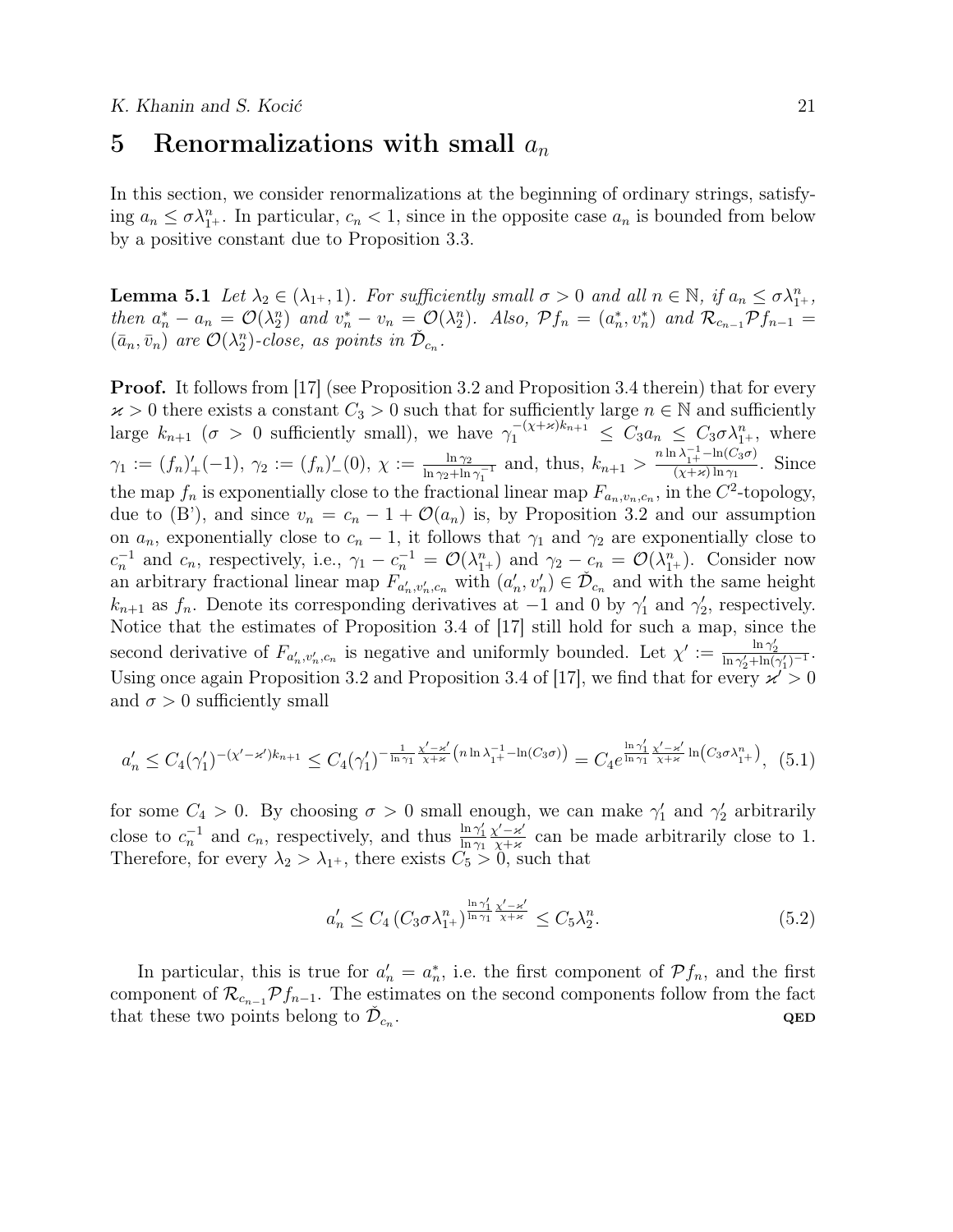# 6 Renormalization and projection operators

On the set of commuting pairs in  $\mathcal{D}_c$ , we consider two metrics: the standard metric

$$
d((a, v), (\tilde{a}, \tilde{v})) = |a - \tilde{a}| + |v - \tilde{v}|.
$$
\n(6.1)

and the metric

$$
d_c((x, y), (\tilde{x}, \tilde{y})) = |x - \tilde{x}| + |y - \tilde{y}|.
$$
\n
$$
(6.2)
$$

Here, the parameters  $(a, v)$  and  $(x, y)$  correspond to a pair  $(F, G)$ , and  $(\tilde{a}, \tilde{v})$  and  $(\tilde{x}, \tilde{y})$ correspond to  $(F, \tilde{G})$ .

Proposition 6.1 Let  $\lambda_{1^-}>$ √8  $\overline{\lambda}$  and  $\lambda_2 > \lambda/\lambda_{1^-}^8$ . For all  $n \in [n_1 + 1, n_2 - 1]$  either in the initial or in an ordinary sting, we have  $d_{c_n}(\mathcal{P} f_n, \mathcal{R}_{c_n} \mathcal{P} f_{n-1}) = \mathcal{O}(\lambda_2^n)$ .

**Proof.** Let  $\mathcal{R}_{c_n}(a_n^*, v_n^*) = (\bar{a}_{n+1}, \bar{v}_{n+1})$ . It follows directly from (4.1) that  $y_{n+1} = x_n +$  $\mathcal{O}((\lambda/\lambda_1-)^n)$ , for  $n_1 \leq n < n_2-1$ . It follows from Proposition 4.11 and Lemma 4.9 that  $\bar{y}_{n+1} = x_n^* = x_n + \mathcal{O}((\lambda/\lambda_{1-}^6)^n)$ , for  $n_1 < n \le n_2 - 1$ . Lemma 5.1 gives us  $\bar{y}_{n_1+1} = x_{n_1}^* =$  $x_{n_1} + \mathcal{O}(\lambda_2^{n_1})$ . Therefore, we obtain  $\bar{y}_{n+1} - y_{n+1} = \mathcal{O}(\lambda_2^n)$ , for  $n_1 \leq n < n_2 - 1$ . Using Corollary 4.10, we find  $\bar{y}_{n+1} - y_{n+1}^* = \mathcal{O}(\lambda_2^n)$ , also for  $n_1 \leq n < n_2 - 1$ .

Recall that the slopes of the curve  $\gamma_{\rho_{n+1},c_{n+1}}$  lie in the interval (−1,0). On the other hand, the slopes of the straight lines  $y = \bar{y}_{n+1}$  and  $y = y_{n+1}^*$ , in the  $(v, a)$  plane, lie outside of this interval. In what follows, we will show this claim for the first of these lines only, as the same argument applies to the second line. Notice first that the slopes of these straight lines, whose equations take the forms  $a = \frac{v+1-c_{n+1}}{c_{n+1}}$  $\frac{c_{n+1}-c_{n+1}}{c_{n+1}\bar{y}_{n+1}}$  and  $a = \frac{v+1-c_{n+1}}{c_{n+1}y_{n+1}^*}$  $\frac{v+1-c_{n+1}}{c_{n+1}y_{n+1}^*},$ are  $\frac{da}{dv} = (c_{n+1}\bar{y}_{n+1})^{-1}$  and  $\frac{da}{dv} = (c_{n+1}y_{n+1}^*)^{-1}$ , respectively. Since  $(\bar{a}_{n+1}, \bar{v}_{n+1}) \in \tilde{\mathcal{D}}_{c_{n+1}}$ , it follows directly from the definition of  $\check{\mathcal{D}}_{c_{n+1}}$  that

$$
\left| \frac{da}{dv} \right| = \left| \frac{\bar{a}_{n+1}}{\bar{v}_{n+1} + 1 - c_{n+1}} \right| \ge \left| \frac{c_{n+1}}{\bar{v}_{n+1}} \right| \ge \frac{1}{|c_n - 1|}. \tag{6.3}
$$

If  $c_n > 1$ , then  $\frac{da}{dv} > 0$  and, thus, the slope of the line  $y = \bar{y}_{n+1}$  lies in the interval  $\left[\frac{1}{c}\right]$  $\frac{1}{c_n-1}$ , ∞) (in fact, it is in  $\left[\frac{1}{c_n-1}\right]$  $\frac{1}{(c_{n}-1)^{2}}$ ,  $\frac{4c_{n}}{(c_{n}-1)^{2}}$ ). If  $c_{n} < 1$ , then  $\frac{da}{dv} < 0$  and, thus, the slope of this line belongs to the interval  $(-\infty, \frac{1}{\epsilon})$  $\frac{1}{c_n-1}$ . In both cases, the slope of the line  $y = \bar{y}_{n+1}$ is bounded away from the interval  $(-1, 0)$ . The same can be said about the line  $y = y_{n+1}^*$ . Hence, the intersections of these lines with the curve  $\gamma_{\rho_{n+1},c_{n+1}}$  are uniformly transversal, i.e., the angles between these lines and the curve at the intersection points, are greater than some positive constant. Therefore, the distance of the intersection points of these lines with the curve  $\gamma_{\rho_{n+1},c_{n+1}}$ , i.e.  $d((\bar{a}_{n+1}, \bar{v}_{n+1}), (a_{n+1}^*, v_{n+1}^*)),$  is of the order of the angle between these lines, and, thus,  $d((\bar{a}_{n+1}, \bar{v}_{n+1}), (a_{n+1}^*, v_{n+1}^*)) < \Theta(|\bar{y}_{n+1} - y_{n+1}^*)$ . The latter estimate follows from the formula  $\tan \bar{\theta} - \tan \theta^* = \frac{\sin(\bar{\theta} - \theta^*)}{\cos \bar{\theta} \cos \theta^*}$  $\frac{\sin(\bar{\theta}-\theta^*)}{\cos \bar{\theta}\cos \theta^*}$ , where  $\bar{\theta}$  and  $\theta^*$  are the angles between the v axis the lines perpendicular to  $y = \bar{y}_{n+1}^*$  and  $y = y_{n+1}^*$ , respectively. Finally, for  $n_1 \leq n < n_2 - 1$ , we obtain  $\bar{x}_{n+1} - x_{n+1}^* = \mathcal{O}(\lambda_2^n)$  $\qquad \qquad \textbf{QED}$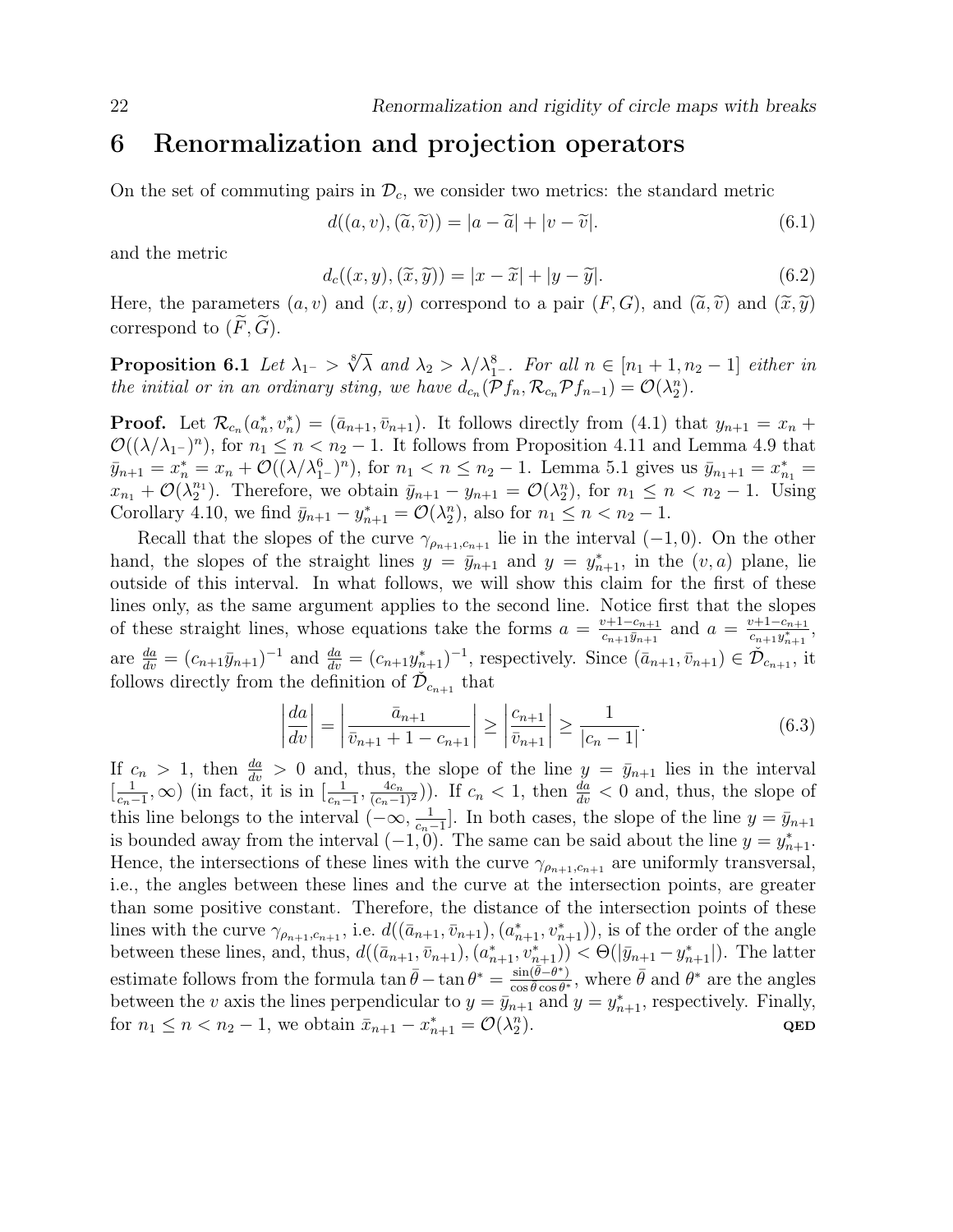# 7 Convergence of renormalizations

On the set of renormalizable commuting pairs in  $\check{\mathcal{D}}_c$ , with the same irrational rotation number, the renormalization operator is Lipschitz and the two-step renormalization operator is a contraction, in the metric  $d_c$ .

**Proposition 7.1 ([21])** For every positive  $c \neq 1$ , there exist constants  $B > 0$  and  $\beta \in$  $(0, 1)$  such that for any two points  $(a, v)$  and  $(\tilde{a}, \tilde{v})$  in  $\check{\mathcal{D}}_c \setminus \{(0, c - 1)\}$ , with the same<br>irrational retation number, and corresponding coordinates  $(x, y)$  and  $(\tilde{x}, \tilde{y})$ , respectively. irrational rotation number, and corresponding coordinates  $(x, y)$  and  $(\tilde{x}, \tilde{y})$ , respectively, we have

$$
d_{\frac{1}{c}}(\mathcal{R}_c(\widetilde{x}, \widetilde{y}), \mathcal{R}_c(x, y)) \leq B d_c((\widetilde{x}, \widetilde{y}), (x, y))
$$
\n(7.1)

and

$$
d_c(\mathcal{R}_{\frac{1}{c}} \circ \mathcal{R}_c(\widetilde{x}, \widetilde{y}), \mathcal{R}_{\frac{1}{c}} \circ \mathcal{R}_c(x, y)) \leq \beta d_c((\widetilde{x}, \widetilde{y}), (x, y)).\tag{7.2}
$$

On the other hand, the  $C^2$ -norm of the distance of fractional linear maps is easily controlled by their distance in the d metric.

**Proposition 7.2** There exists  $C_6 > 0$  such that if  $(a, v), (\tilde{a}, \tilde{v}) \in \mathcal{D}_c$  then we have

$$
||F_{\widetilde{a},\widetilde{v},c} - F_{a,v,c}||_{C^2} \leq C_6(|\widetilde{a} - a| + |\widetilde{v} - v|). \tag{7.3}
$$

Proof. The claim follows from

$$
F_{\tilde{a},\tilde{v},c}(z) - F_{a,v,c}(z) = \frac{\tilde{a} - a}{1 - \tilde{v}z} + \frac{(a + cz)(\tilde{v} - v)z}{(1 - vz)(1 - \tilde{v}z)},
$$
\n(7.4)

and analogous expressions for the derivatives and the second derivatives, since  $(1 - vz)$ and  $(1 - \tilde{v}z)$  are bounded away from zero on  $[-1, 0]$ , and all other variables are bounded. QED

The following proposition provides a relation between the metrics.

**Proposition 7.3** There exists  $K > 1$ , such that for any two commuting pairs  $(a, v)$  and  $(\widetilde{a}, \widetilde{v})$  in  $\check{\mathcal{D}}_c \setminus \{(0, c-1)\}\$ , on the same curve  $\gamma_{\rho,c}$ , and with corresponding coordinates  $(x, y)$ and  $(\widetilde{x}, \widetilde{y})$ , we have

$$
K^{-1}d((\widetilde{a},\widetilde{v}), (a,v)) \le d_c((\widetilde{x},\widetilde{y}), (x,y)) \le \frac{K}{a\widetilde{a}}d((\widetilde{a},\widetilde{v}), (a,v)).
$$
\n(7.5)

Proof. The first inequality follows from the second of the inverse relations

$$
a = \frac{c-1}{2cy} \left( -1 + \sqrt{1 + \frac{4cxy}{(c-1)^2}} \right), \qquad v = \frac{c-1}{2} \left( 1 + \sqrt{1 + \frac{4cxy}{(c-1)^2}} \right). \tag{7.6}
$$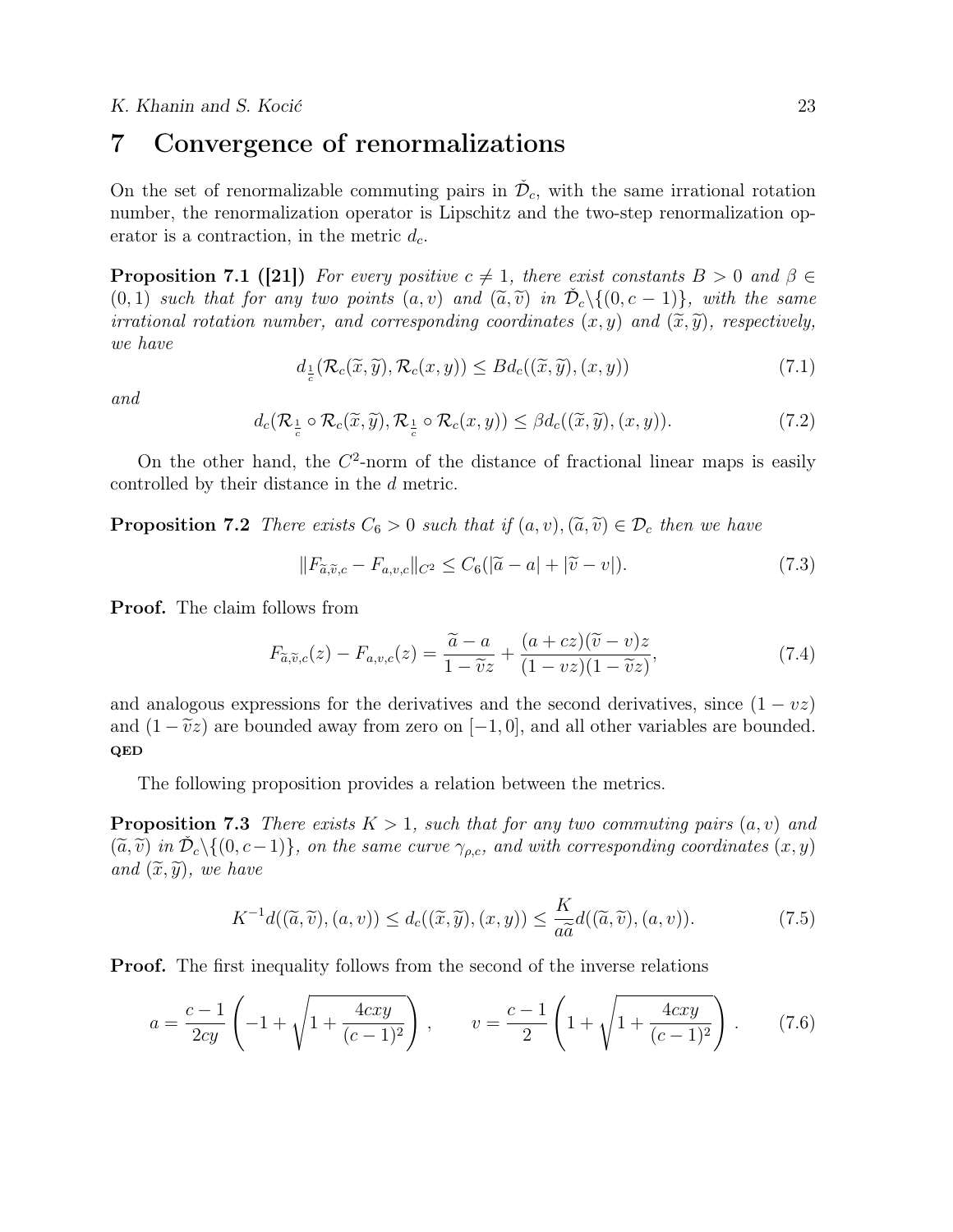The only situation when we use the fact that both  $(a, v)$  and  $(\tilde{a}, \tilde{v})$  belong to the same curve  $\gamma_{\rho,c}$  is when  $\frac{4cxy}{(c-1)^2}$  is close to  $-1$ . In  $\check{\mathcal{D}}_c$ , this is only the case when a is close to c, v is close to  $\frac{c-1}{2}$  and, thus, y is close to  $\frac{1-c}{2c^2}$ . The level sets of y in the  $(v, a)$  plane are straight lines with slope  $\frac{1}{cy}$ , which is close to  $\frac{2c}{1-c}$ . These slopes are bounded away from the interval (−1, 0) and, thus, the intersection with  $\gamma_{\rho,c}(v)$  is transversal. Therefore,  $|a-\tilde{a}|$  and  $|v-\tilde{v}|$  (and, thus,  $|x-\tilde{x}|$ ) are at most of the same order as  $|y-\tilde{y}|$ . The second inequality follows from the direct relations (4.24). inequality follows from the direct relations  $(4.24)$ .

**Remark 1** Without the assumption that the pairs belong to the same curve  $\gamma_{\rho,c}$  in Proposition 7.3, one would have a weaker inequality  $d^2((\tilde{a}, \tilde{v}), (a, v)) \leq K d_c((\tilde{x}, \tilde{y}), (x, y)).$ 

Proposition 7.4 Let  $\lambda_1 < \lambda_1 < \lambda_1$ . Consider the sequences of renormalizations  $(f_n, g_n)$  and  $(\tilde{f}_n, \tilde{g}_n)$ ,  $n \in \mathbb{N}_0$ , of any two  $C^{2+\alpha}$ -smooth circle maps T and  $\tilde{T}$  with a break of size c and the same irrational retation number a suith corresponding narameters  $(a, y)$ size c and the same irrational rotation number  $\rho$ , with corresponding parameters  $(a_n, v_n)$ and  $(\tilde{a}_n, \tilde{v}_n)$ , respectively. For any  $\epsilon_4 > 0$ , there exist  $C_7, C_8 > 0$  such that for  $n \in \mathbb{N}_0$ , if  $a_n \leq \sigma \lambda_1^n$ , for some  $\sigma > 0$  sufficiently small, then  $\widetilde{a}_n \leq C_7 \sigma^{1-\epsilon_4} \lambda_1^n$ . If  $a_n > \sigma \lambda_1^n$ , then  $\widetilde{a}_n > C_8 \sigma^{1+\epsilon_4} \widetilde{\lambda}_{1}^n$ .

Proof. The proof of the first claim is similar to the proof of Lemma 5.1. Notice that similar reasoning can be applied to obtain the estimates on the parameters  $\tilde{a}_n$  associated to the renormalizations  $f_n$  on any  $C^{2+\alpha}$ -smooth circle map with a break T with the same rotation number as T and the same size of the break c. One obtains that, for any  $\epsilon_4 > 0$ , there exist  $C_7 > 0$  such that, if  $a_n \leq \sigma \lambda_1^n$ , then  $\widetilde{a}_n \leq C_7 \sigma^{1-\epsilon_4} \widetilde{\lambda}_1^n$ . The proof of the second claim is by contraposition, exchanging first the roles of T and  $\tilde{T}$ .

Proposition 7.4 allows us to partition the two sequences of renormalizations for two maps  $T$  and  $T$ , with the same irrational rotation number, into finite or infinite sequence strings  $S_i := (f_{n_1(i)}, \ldots, f_{n_2(i)-1})$  and  $S_i := (f_{n_1(i)}, \ldots, f_{n_2(i)-1})$ , with  $1 \leq i \leq N, N \in \mathbb{N}$  $\mathbb{N}_0 \cup \{\infty\}$  and  $n_2(i) = n_1(i + 1)$ , in such a way that, for each i, the lengths of the ith strings are the same. More precisely, starting with some  $n_0 \in \mathbb{N}_0$ , we can partition the sequence of renormalizations for T indexed by  $n \geq n_0$  into strings  $S_i$  of lengths  $n_2(i) - n_1(i)$  uniquely, by choosing  $\sigma > 0$  and  $\lambda_{1^-} = \lambda_{1^+} = \lambda_1 \in (\sqrt[8]{\lambda}, 1)$ . We choose  $\lambda_2 \in (\max\{\lambda_1, \lambda/\lambda_1^8\}, 1)$ . The sequence of renormalizations for  $T$  can then be partitioned into strings  $\widetilde{S}_i$  of the same lengths  $n_2(i) - n_1(i)$ , with some  $\widetilde{\sigma} > 0$ ,  $\widetilde{\lambda}_{1^-} \in (\sqrt[8]{\lambda/\lambda_2}, \lambda_1)$  and  $\lambda_{1^+} \in (\lambda_1, \lambda_2).$ 

**Lemma 7.5** There exists  $C_9 > 0$  such that, for  $\lambda_3 \in (\max\{\beta^{1/2}, \lambda_2\}, 1)$  and for every  $n \in [n_1 + 1, n_2 - 1]$  either in the initial or in an ordinary string, we have

$$
d_{c_n}(\mathcal{P}\tilde{f}_n, \mathcal{P}f_n) \le C_9 \lambda_3^n. \tag{7.7}
$$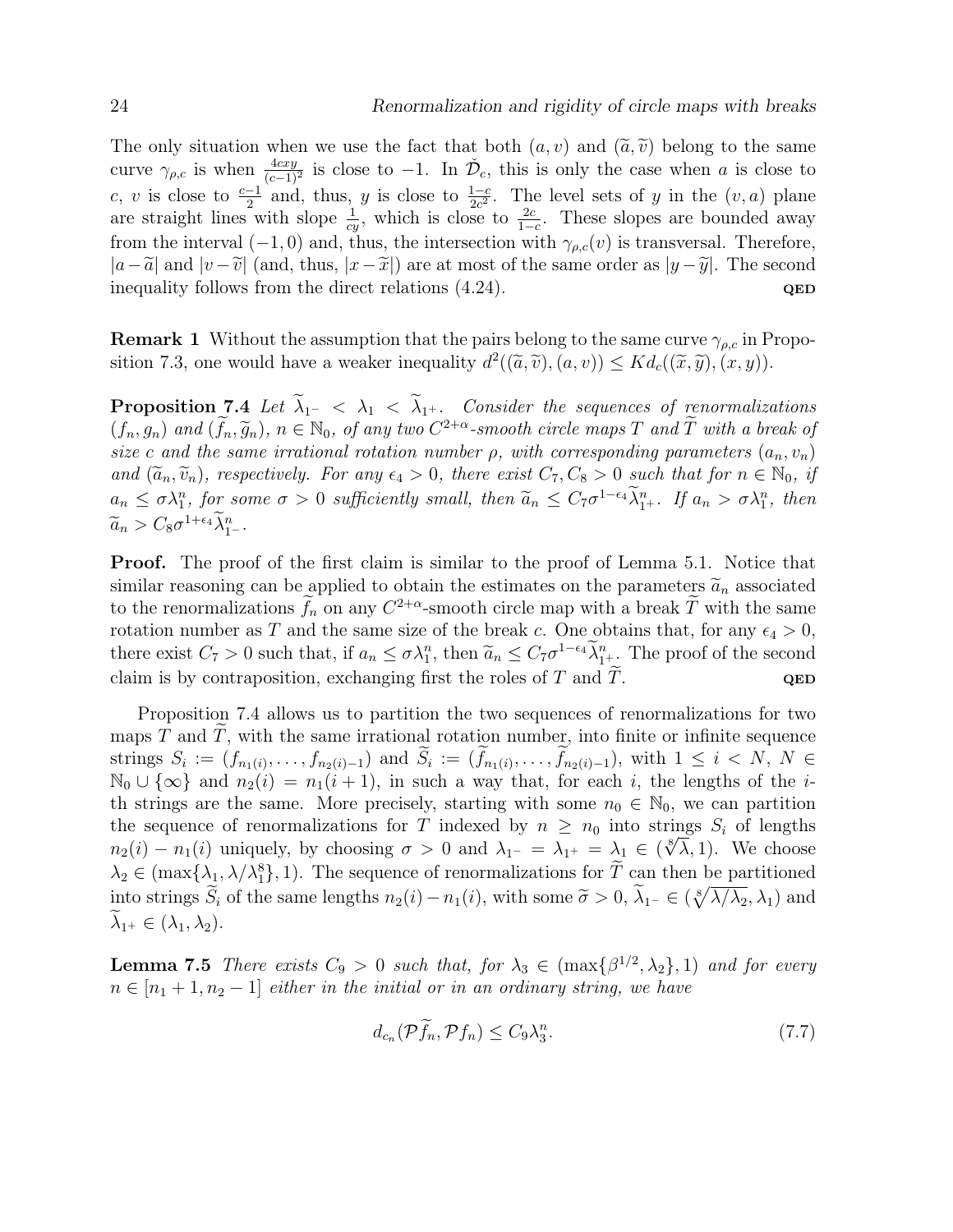**Proof.** Using the triangle inequality, we find

$$
d_{c_n}(\mathcal{P}\widetilde{f}_n, \mathcal{P}f_n) \leq d_{c_n}(\mathcal{P}\widetilde{f}_n, \mathcal{R}_{c_{n-1}}\mathcal{P}\widetilde{f}_{n-1}) + d_{c_n}(\mathcal{P}f_n, \mathcal{R}_{c_{n-1}}\mathcal{P}f_{n-1})
$$
  
+
$$
d_{c_n}(\mathcal{R}_{c_{n-1}}\mathcal{P}\widetilde{f}_{n-1}, \mathcal{R}_{c_{n-1}}\mathcal{P}f_{n-1}).
$$
\n(7.8)

It follows from Proposition 6.1 that, for every  $n$  either in the initial or in an ordinary string such that  $n_1 < n < n_2$ , we have  $d_{c_n}(\mathcal{P} f_n, \mathcal{R}_{c_{n-1}} \mathcal{P} f_{n-1}) \leq C_{10} \lambda_2^n$  and  $d_{c_n}(\mathcal{P} f_n, \mathcal{R}_{c_{n-1}} \mathcal{P} f_{n-1}) \leq C_{10} \lambda_2^n$  $C_{10}\lambda_2^n$ , for some  $C_{10} > 0$ , assuming that we have chosen  $\lambda_1 > \sqrt[8]{\lambda/\lambda_2}$  and  $\lambda_1 < \lambda_2$ . Applying (7.8) recursively, in a string of more than two renormalizations, and using Proposition 7.1, we obtain

$$
d_{c_n}(\mathcal{P}\tilde{f}_n, \mathcal{P}f_n) \leq 2C_{10}\lambda_2^n + d_{c_n}(\mathcal{R}_{c_{n-1}} \circ \mathcal{R}_{c_{n-2}}\mathcal{P}\tilde{f}_{n-2}, \mathcal{R}_{c_{n-1}} \circ \mathcal{R}_{c_{n-2}}\mathcal{P}f_{n-2})
$$
  
+
$$
d_{c_n}(\mathcal{R}_{c_{n-1}}\mathcal{P}\tilde{f}_{n-1}, \mathcal{R}_{c_{n-1}} \circ \mathcal{R}_{c_{n-2}}\mathcal{P}\tilde{f}_{n-2}) + d_{c_n}(\mathcal{R}_{c_{n-1}}\mathcal{P}f_{n-1}, \mathcal{R}_{c_{n-1}} \circ \mathcal{R}_{c_{n-2}}\mathcal{P}f_{n-2})
$$
  

$$
\leq 2(1 + B\lambda_2^{-1})C_{10}\lambda_2^n + d_{c_n}(\mathcal{R}_{c_{n-1}} \circ \mathcal{R}_{c_{n-2}}\mathcal{P}\tilde{f}_{n-2}, \mathcal{R}_{c_{n-1}} \circ \mathcal{R}_{c_{n-2}}\mathcal{P}f_{n-2})
$$
  

$$
\leq 2(1 + B\lambda_2^{-1})C_{10}\lambda_2^n + \beta d_{c_n}(\mathcal{P}\tilde{f}_{n-2}, \mathcal{P}f_{n-2}).
$$
 (7.9)

By iterating the resulting inequality, we obtain

$$
d_{c_n}(\mathcal{P}\tilde{f}_n, \mathcal{P}f_n) \le 2(1 + B\lambda_2^{-1})C_{10} \sum_{i=0}^{k-1} \lambda_2^{n-2i} \beta^i + \beta^k d_{c_n}(\mathcal{P}\tilde{f}_{n-2k}, \mathcal{P}f_{n-2k})
$$
  
 
$$
\le C_{11}\lambda_4^n + \beta^k d_{c_n}(\mathcal{P}\tilde{f}_{n-2k}, \mathcal{P}f_{n-2k}),
$$
 (7.10)

for some  $\lambda_4 > \max\{\beta^{1/2}, \lambda_2\}$  and  $C_{11} > 0$ . If  $d_{c_n}(\mathcal{P}\tilde{f}_{n-2k}, \mathcal{P}f_{n-2k}) \leq C_9 \lambda_3^{n-2k}$ ,  $n_1 <$  $n-2k < n < n_2$ , for some  $\lambda_3 > \lambda_4$  and  $C_9 > 0$ , then  $d_{c_n}(\mathcal{P}f_n, \mathcal{P}f_n) \leq \lambda_3^n (C_{11}(\lambda_4/\lambda_3)^n + C_{12}(\lambda_3/\lambda_3)^n)$  $C_9(\sqrt{\beta}/\lambda_3)^{2k}) \leq C_9\lambda_3^n$ , if  $C_9$  is large enough.

To complete the proof by induction, we need to verify that the estimates are also true for  $n = n_1 + 1$  and  $n = n_1 + 2$ , in an ordinary string. In the initial string, the initial estimates are certainly satisfied, for some large  $n'_1$  and  $n'_1 + 1$ , if  $C_9$  is chosen sufficiently large. For an ordinary string and  $n = n_1 + 1$  (if smaller than  $n_2$ ), we have from (7.8) and Proposition 6.1 that  $d_{c_n}(\mathcal{P}f_n, \mathcal{P}f_n) \leq 2C_{10}\lambda_2^n + d_{c_n}(\mathcal{R}_{c_{n-1}}\mathcal{P}f_{n-1}, \mathcal{R}_{c_{n-1}}\mathcal{P}f_{n-1})$ . Using similar reasoning as in the proof of Proposition 6.1, we find  $d_{c_n}(\mathcal{R}_{c_{n-1}}\mathcal{P}f_{n-1}, \mathcal{R}_{c_{n-1}}\mathcal{P}f_{n-1}) \leq$  $C_{12}|\tilde{y}_n - \bar{y}_n| = C_{12}|\tilde{x}_{n-1}^* - x_{n-1}^*| \leq C_{13}\lambda_2^n$ , for some  $C_{12}, C_{13} > 0$ . The equality follows from Proposition 4.11. In the last inequality, we have used Lemma 5.1 and Proposition 7.4. For  $n = n_1 + 2$  (if smaller than  $n_2$ ), the claim follows from (7.8), using the estimate on  $d_{c_{n_1+1}}(\mathcal{P}f_{n_1+1},\mathcal{P}f_{n_1+1}),$  Proposition 6.1 and Proposition 7.1. QED

**Proof of Theorem 1.1.** Using the triangle inequality and Proposition 7.2, we find

$$
\|\widetilde{f}_n - f_n\|_{C^2} \le \|\widetilde{f}_n - \mathcal{P}\widetilde{f}_n\|_{C^2} + \|f_n - \mathcal{P}f_n\|_{C^2} + C_6 d(\mathcal{P}\widetilde{f}_n, \mathcal{P}f_n). \tag{7.11}
$$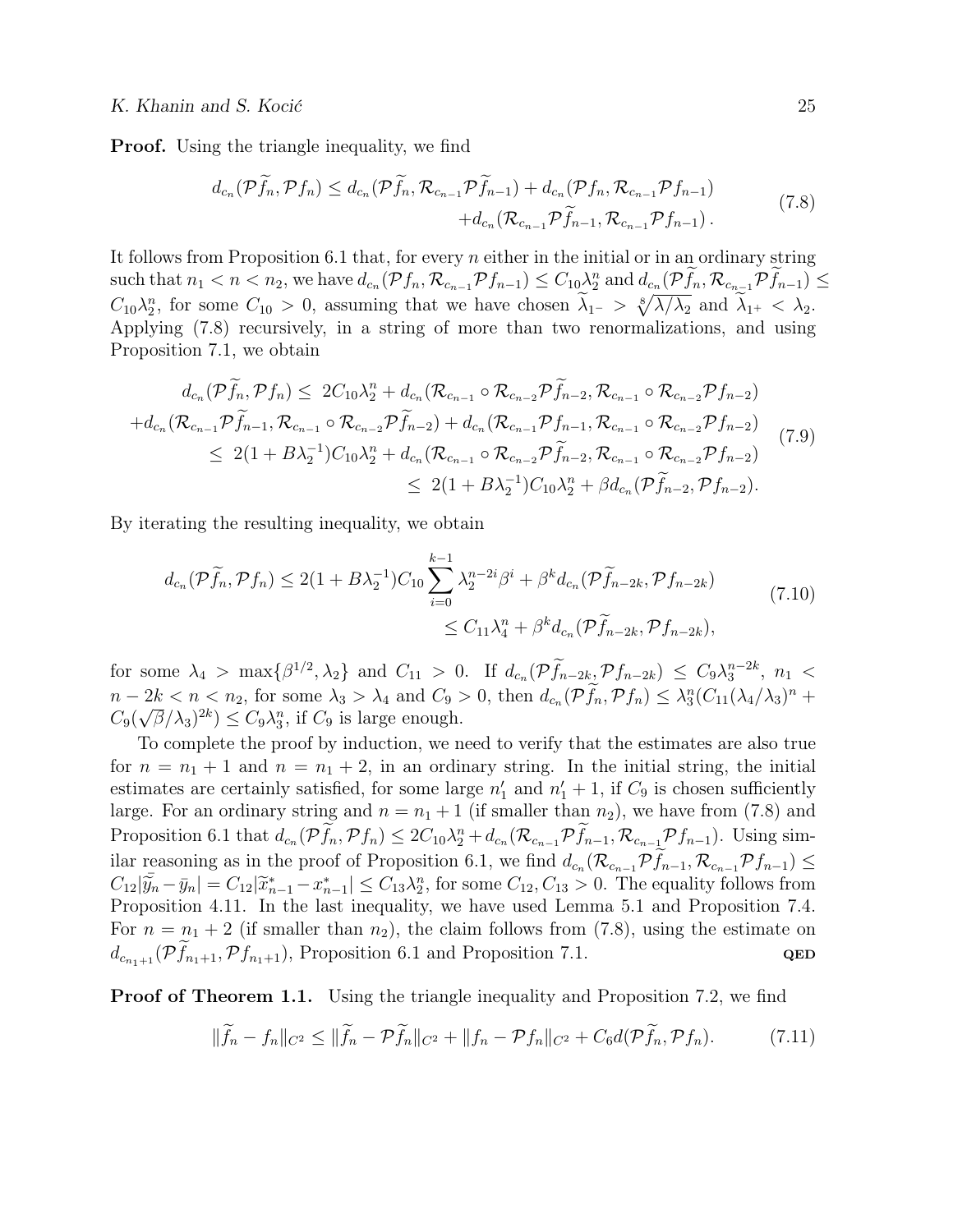For *n* belonging either to the initial or to an ordinary string such that  $n_1 < n < n_2$ , we have  $||f_n - Pf_n||_{C^2} \leq C_{14} (\lambda/\lambda_1^6)^n$ , for some  $C_{14} > 0$ , as follows from property (B') and Lemma 4.9. Therefore, for some  $C_{15} > 0$ , we have

$$
\|\widetilde{f}_n - f_n\|_{C^2} \le C_{15} (\lambda/\lambda_1^6)^n + C_{15} (\lambda/\widetilde{\lambda}_1^6)^n + KC_6 d_{c_n} (\mathcal{P}\widetilde{f}_n, \mathcal{P}f_n). \tag{7.12}
$$

Using Lemma 7.5, we obtain, from this estimate, for some  $C_{16} > 0$ ,

$$
\|\widetilde{f}_n - f_n\|_{C^2} \le C_{16}\lambda_3^n. \tag{7.13}
$$

It remains to prove the same estimate for  $n = n_1$  in every ordinary sting. For  $n = n_1$ , this estimate follows directly from

$$
\|\widetilde{f}_n - f_n\|_{C^2} \le \|\widetilde{f}_n - \widetilde{F}_n\|_{C^2} + \|f_n - F_n\|_{C^2} + C_6d((\widetilde{a}_n, \widetilde{v}_n), (a_n, v_n)),\tag{7.14}
$$

using property (B'), Proposition 7.4 and Proposition 3.2 (together with the definition (2.14)).

It follows from Proposition 3.7 and the estimates above that the constant  $\mu = \lambda_3$  can be chosen uniformly. It depends only on the size of the break, c, and does not depend on the rotation number of the maps.  $QED$ 

# References

- [1] G. Arioli, H. Koch, The critical renormalization fixed point for commuting pairs of area-preserving maps, Comm. Math. Phys. 295 2 (2010), 415–429.
- [2] V. I. Arnold, Small denominators I: On the mapping of a circle into itself, Izv. Akad. Nauk. Math. Serie 25 (1961), 21–86; Transl. A.M.S. Serie 2 46 (1965).
- [3] V. I. Arnold, Proof of A. N. Kolmogorov's theorem on the preservation of quasiperiodic motions under small perturbations of the Hamiltonian, Usp.Mat.Nauk. SSSR 18(5) (1963), 13-40.
- [4] A. Avila, R. Krikorian, Reducibility or nonuniform hyperbolicity of quasiperiodic Schrödinger cocycles, Ann. Math. 164 4 (2006), 911–940.
- [5] K. Cunha and D. Smania, Renormalization for piecewise smooth homeomorphisms on the circle, Ann. Inst. H. Poincaré Anal. Non Linéaire 30 3 (2013), 441–462.
- [6] K. Cunha and D. Smania, Rigidity for piecewise smooth homeomorphisms on the circle, Adv. Math. 250 (2014) 193–226.
- [7] P. Coullet and C. Tresser, Iteration d'endomorphismes et groupe de renormalisation, J. Phys. Colloque 39, (1978) C5–25.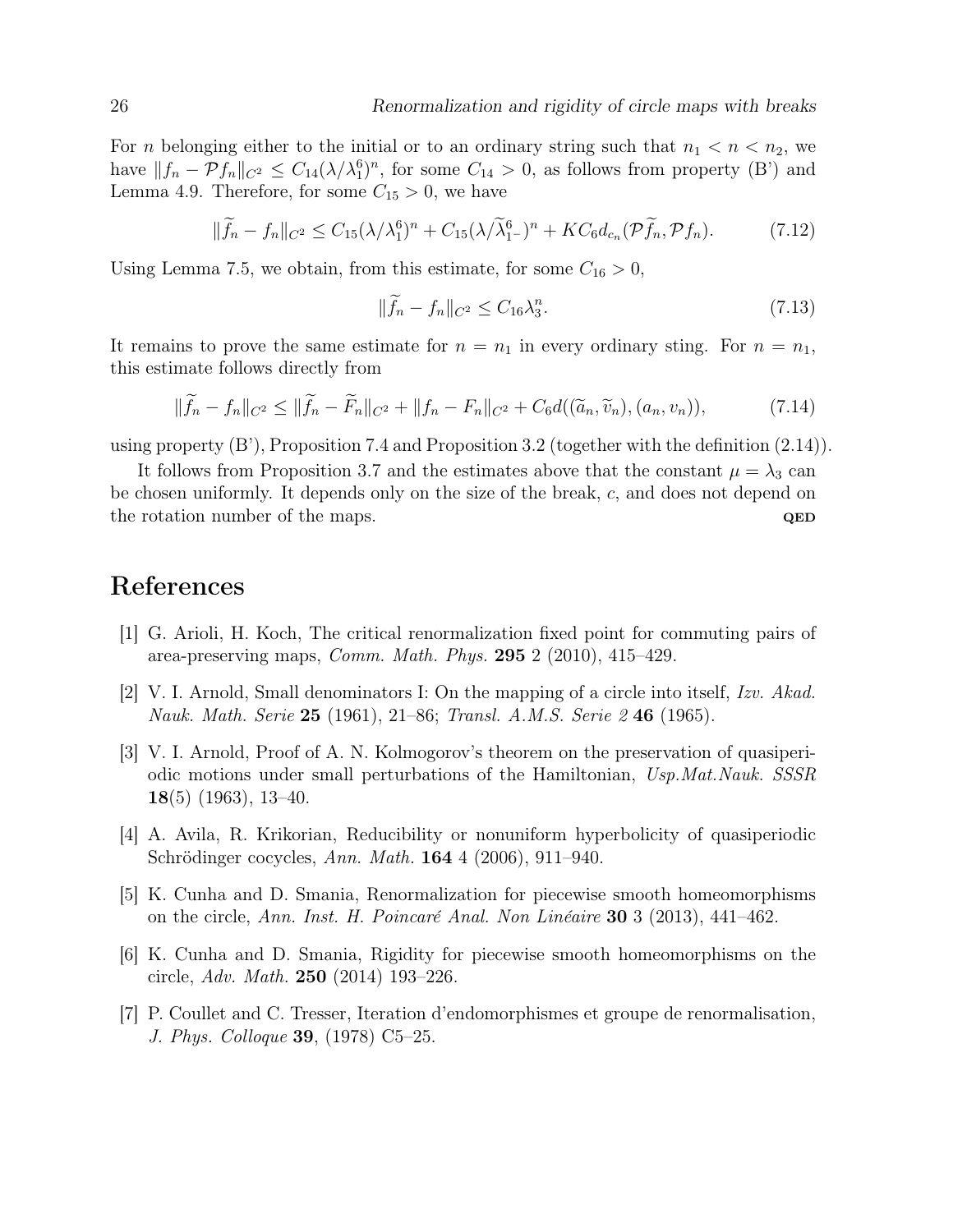- [8] A. Denjoy, Sur les courbes définies par les équations differentielles à la surface du tore, J. Math. Pures Appli. Série 9 11 (1932), 333–375.
- [9] M. J. Feigenbaum, Quantitative universality for a class of nonlinear transformations, J. Stat. Phys. 19 (1978), 25–52.
- [10] M. J. Feigenbaum, The universal metric properties of nonlinear transformations, J. *Stat. Phys.* **21** (1979), 669–706.
- [11] E. de Faria, W. de Melo, Rigidity of critical circle maps I, J. Eur. Math. Soc. 1 4 (1999), 339–392.
- [12] E. de Faria, W. de Melo, Rigidity of critical circle maps II, J. Am. Math. Soc. 13 2 (2000), 343–370.
- [13] D. Gaidashev, Renormalization of isoenergetically degenerate Hamiltonian flows and associated bifurcations of invariant tori, *Discrete Contin. Dyn. Syst.* **13** 1 (2005), 63–102.
- [14] M. R. Herman, Sur la conjugasion differentiable des difféomorphismes du cercle a de rotations, Publ. Math. Inst. Hautes Etudes Sci. 49 (1979), 5–234.
- [15] Y. Katznelson, D. Orstein, The differentiability of conjugation of certain diffeomorphisms of the circle, Ergod. Th. & Dynam. Sys.  $9$  (1989), 643–680.
- [16] K. Khanin, D. Khmelev, Renormalizations and rigidity theory for circle homeomorphisms with singularities of break type, Commun. Math. Phys. 235 1 (2003), 69–124.
- [17] K. Khanin, S. Kocić, Abscence of robust rigidity for circle diffeomorphisms with breaks, Ann. Inst. H. Poincaré Anal. Non Linéaire, 30 3 (2013), 385–399.
- [18] K. Khanin, S. Kocić, E. Mazzeo,  $C<sup>1</sup>$ -rigidity of circle diffeomorphisms with breaks for almost all rotation numbers, Preprint mp-arc 11-102.
- [19] K. Khanin, A. Teplinsky, Robust rigidity for circle diffeomorphisms with singularities, Invent. Math. 169 (2007), 193–218.
- [20] K. Khanin, A. Teplinsky, Herman's theory revisited, Invent. Math. 178 (2009), 333– 344.
- [21] K. Khanin, A. Teplinsky, Renormalization horseshoe and rigidity theory for circle diffeomorphisms with breaks, *Comm. Math. Phys.* **320** 2 (2013), 347–377.
- [22] K. M. Khanin, E. B. Vul, Circle Homeomorphisms with Weak Discontinuities, Advances in Sov. Math. **3** (1991), 57–98.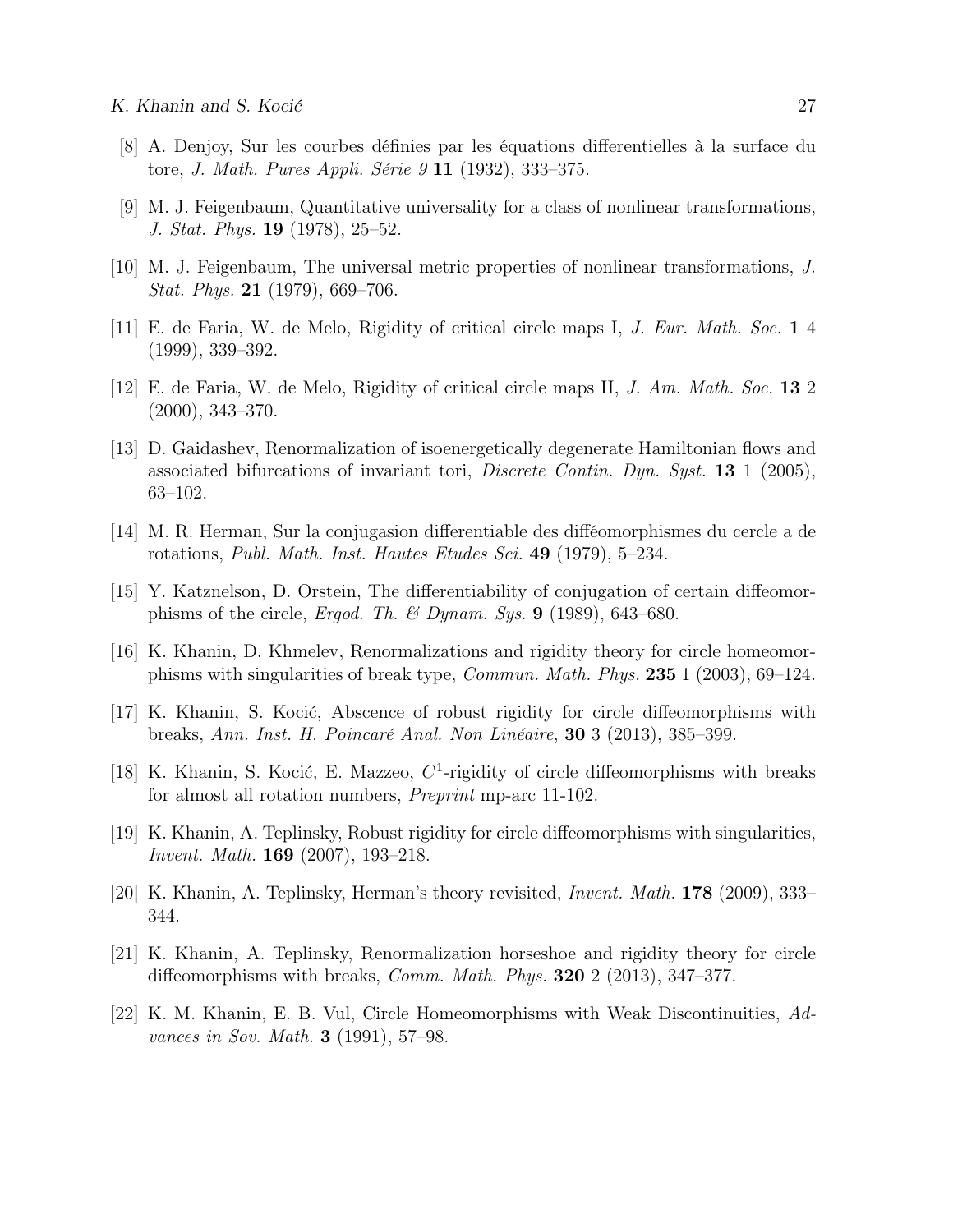- [23] H. Koch and S. Kocić, Renormalization of vector fields and Diophantine invariant tori, Ergod. Theor. Dynam. Sys. 28 5 (2008), 1559–1585.
- [24] H. Koch and S. Kocić, A renormalization group aproach to quasiperiodic motion with Brjuno frequencies, Ergod. Theor. Dynam. Sys. 30 (2010), 1131–1146.
- [25] S. Kocić, Renormalization of Hamiltonians for Diophantine frequency vectors and KAM tori, Nonlinearity 18 (2005), 1–32.
- [26] S. Kocić, Reducibility of skew-product systems with multidimensional Brjuno base flows, Discrete Contin. Dyn. Syst. 29 1 (2011), 261–283.
- [27] A. N. Kolmogorov, On conservation of quasiperiodic motions under small perturbations of the Hamiltonian, Dokl.Akad.Nauk SSSR 98 (1954), 527–530.
- [28] M. Lyubich, Feigenbaum-Coullet-Tresser universality and Milnor's hairiness conjecture, Ann. Math. 149 1 (1999), 319–420.
- [29] R. S. MacKay, J. D. Meiss and J. Stark, An approximate renormalization for the break-up of invariant tori with three frequencies, Physics Letters A 190 (1994), 417– 424.
- [30] S. Marmi, P. Moussa, J.-C. Yoccoz, Linearization of generalized interval exchange maps, Ann. Math 176 3 (2012) 1583–1646.
- [31] C. T. McMullen, Renormalization and 3-manifolds which fiber over the circle, Princeton University Press, Princeton, NJ, 1996.
- [32] J. Moser, On invariant curves of area-preserving mappings of an annulus, Nachr. Akad. Wiss. Göttingen, Math. Phys. Kl. II 1 (1962), 1–20.
- [33] S. Ostlund, D. Rand, J. Sethna, E. Siggia, Universal properties of the transition from quasi-periodicity to chaos in dissipative systems, *Physica*  $8D$  (1983), 303–342.
- [34] Ya. G. Sinai, K. M. Khanin, Smoothness of conjugacies of diffeomorphisms of the circle with rotations, Uspekhi Mat. Nauk 44 1 (1989), 57–82.
- [35] E. C. G. Stueckelberg, A. Petermann, La normalisation des constantes dans la theorie des quanta, Helv. Phys. Acta 26 (1953) 499–520.
- [36] D. Sullivan, Bounds, quadratic differentials and renormalization conjectures, In American Mathematical Society centennial publications **Vol. II** (Providence, RI, 1988) 417–466; Amer. Math. Soc. (Providence, RI, 1992).